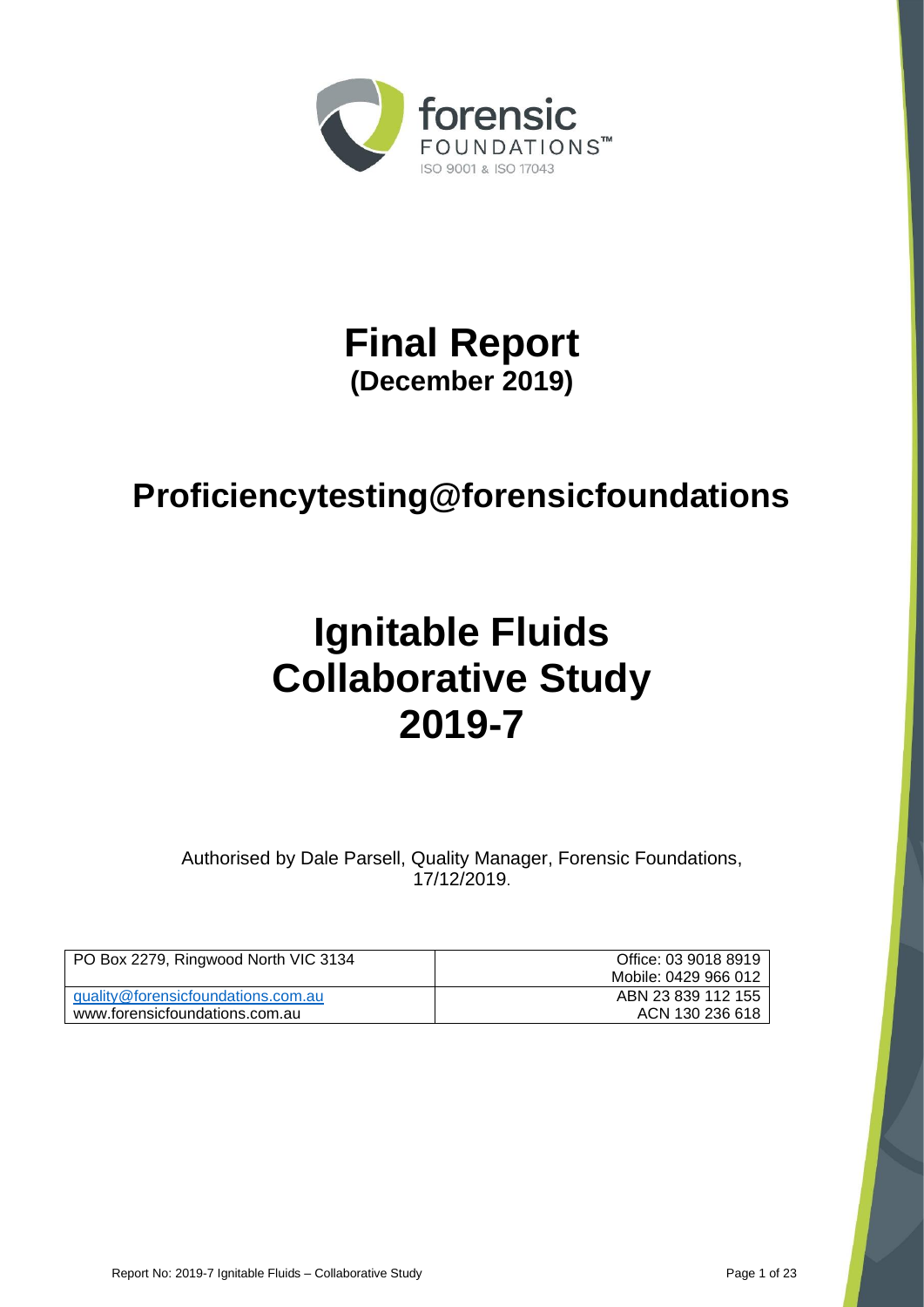## **Contents**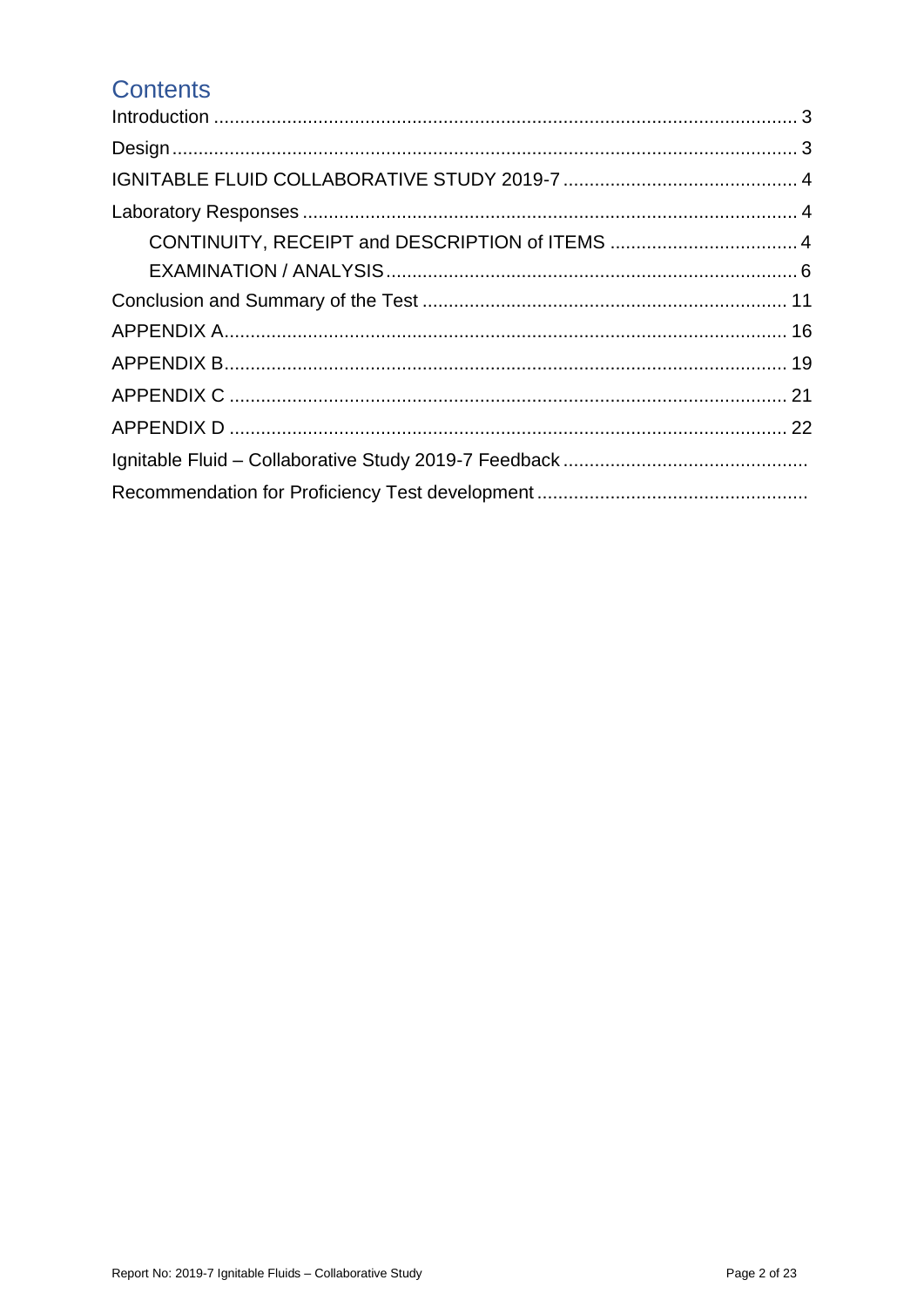## <span id="page-2-0"></span>**Introduction**

## <span id="page-2-1"></span>**Design**

Forensic Foundations' Proficiency Tests are designed to address the following points

- Relevance to forensic science laboratories:
- Limitation of any potential context information;
- Knowledge of the 'ground truth' of samples;
- Importance of consistency between tests; and
- Cost affordability for the laboratories.

In addition to this exercise being a test of your laboratory procedures using controlled items, we also anticipated that it will enable participants to evaluate the quality of their analytical results against those from other laboratories and observe how other laboratories express their opinions or advice to clients. To enable this, we requested that participants submit the following:

- An outline of the methodology used; and
- Their opinion in the format that they would provide to court.

Forensic Foundations' Proficiency Tests are designed to test the end-to-end forensic examination process. The AS5388 and the ISO21043 series of Standards describe the forensic examination process from collection to reporting. This figure<sup>1</sup> illustrates the inter-relatedness of all steps in this process and was used as the basis of the Australian Standards' development. The



figure is also used as the basis of the development of Forensic Foundations' Proficiency Tests.

Thus, all Forensic Foundations' Proficiency Tests commence with item collection and/or receipt and all the subsequent examination / analysis steps, culminating in the reporting, therefore reflecting actual forensic casework.

The Final Reports of this 2019 collaborative trial will be publicly available via Forensic Foundations web site. Participating laboratories may use the report as outlined in their respective laboratory policies.

<sup>1</sup> James Robertson, Karl Kent & Linzi Wilson-Wilde (2013) The Development of a Core Forensic Standards Framework for Australia, Forensic Science Policy & Management: An International Journal, 4:3-4, 59-67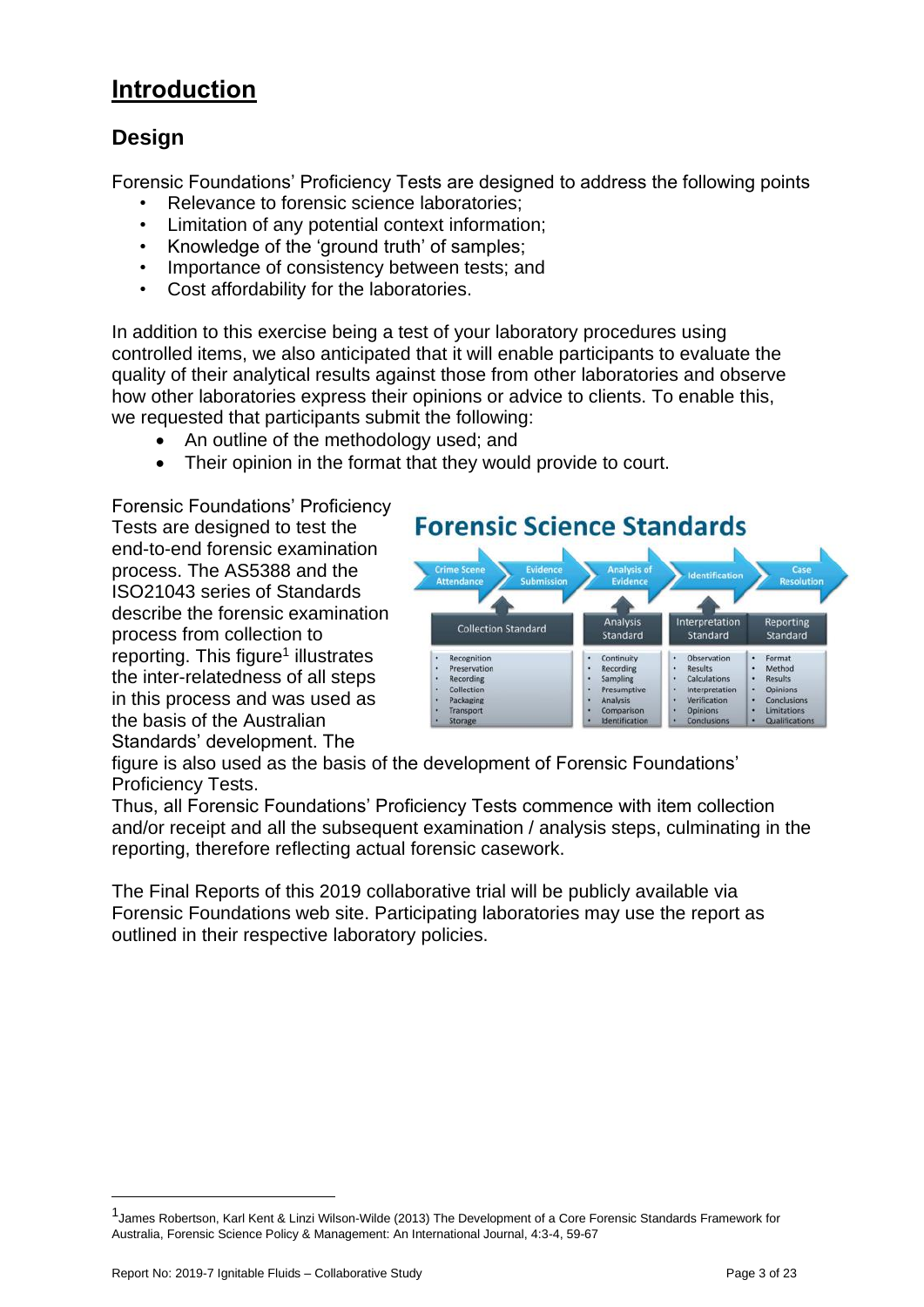## <span id="page-3-0"></span>**IGNITABLE FLUID COLLABORATIVE STUDY 2019-7**

Three laboratories were involved in submitting results during this round of testing.

The manufacture, distribution, assessment and reporting of this proficiency test has provided, and will provide, the basis for continuous improvement for both Forensic Foundations and the participating laboratories.

In addition to interpreting the results from known samples, testing generic issues such as receipt, triage and continuity of items for examination also formed part of the overall process.

## <span id="page-3-1"></span>**Laboratory Responses**

## <span id="page-3-2"></span>**CONTINUITY, RECEIPT and DESCRIPTION of ITEMS**

**Laboratory 47496** gave a full description of the packaging and item description upon initial receipt.

*Item 1 received in good order. The item contains a grey piece of carpet of about 8 x 16 cm. Some burn marks are visible on the carpet. The carpet was sealed within a double Nylon bag. A carbon strip with a size of about 1 x 2 cm was present between the inner and the outer Nylon bag.* 

**Laboratory 96150A** gave a full description of the packaging and item description upon initial receipt. (NOTE Description was handwritten, re-typed by FF).

*The outer packaging of the exhibit, a clear sealed plastic bag was labelled. Case No 004980/190 14/08/2019 Item 1 14:41 Forensic Foundations 2019 Interlab Collaborative Trial Ignitable Fluid Residue Test Due 14/10/2019 Name (*removed by FF*) (barcode) 20198-F-0326-0001 V301024 (signature)*

*Inside the bag was a sealed yellow envelope labelled "Ignitable Fluid Residue Interlaboratory Collaborative Trial 2019-7"*

*Inside the envelope was a sealed tamper evident bag (TEB) (AUS0015618) labelled "carpet between lounge and hallway 23 Avis Ave"*

*The TEB contained an unlabelled clear sealed plastic bag. This bag contained a carbon strip (for testing) and another clear sealed plastic bag.*

*The innermost plastic bag was labelled:*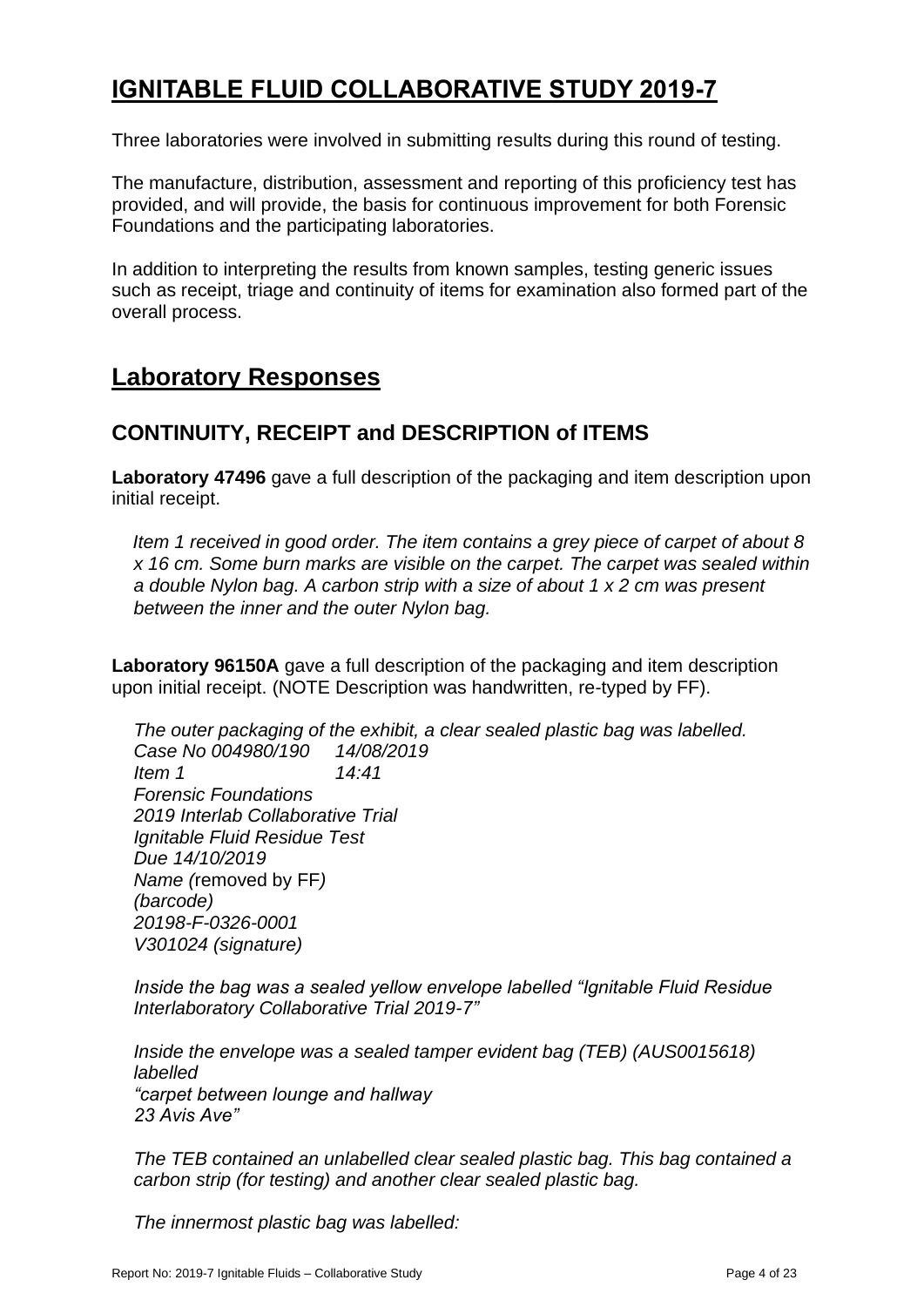*"23 Avis Ave, Smithville*

*Burnt trail – doorway between lounge and hallway (signature) 23/7/19, and contained a section of partly burnt carpet.*

*The section of light grey carpet was approx. 17 x 8 Cm with a lightly burnt/ melted strip down the middle, the outer edges and the underside were unburnt.*

**Laboratory 96150T** gave a full description of the packaging and item description upon initial receipt.

*Laboratory records show that an item said to relate to this matter was received on the 7 August 2019.* 

*Receipt 23/08/2019 @0900hrs*

- *One gold envelope was received ("…Trial 2019-7" "96150T")*
	- o *Within this outer gold envelope was a TEAB ("carpet between lounge and hallway 23 Avis Ave.")* 
		- **The TEAB contained an unlabelled plastic bag, which** *contained* 
			- *a carbon strip (1.02) The carbon strip was placed into a sealed gc vial and labelled 1.02.*

*No further examination was conducted on the carbon strip at this time, due to being outside our standard test procedure.*

- *A plastic bag ("23 Avis Ave, Smithville. Burn trail – doorway between lounge and hallway"), which contained*
	- o *a piece of carpet (1.01)*

*Grey carpet piece, approximately 9cm x 14cm in size. The pile was approximate 1.5cm thick. There was a discoloured strip running the full length of the carpet. Labelled 1.01.*

*Upon completion of the examination, the items were returned to secure storage.*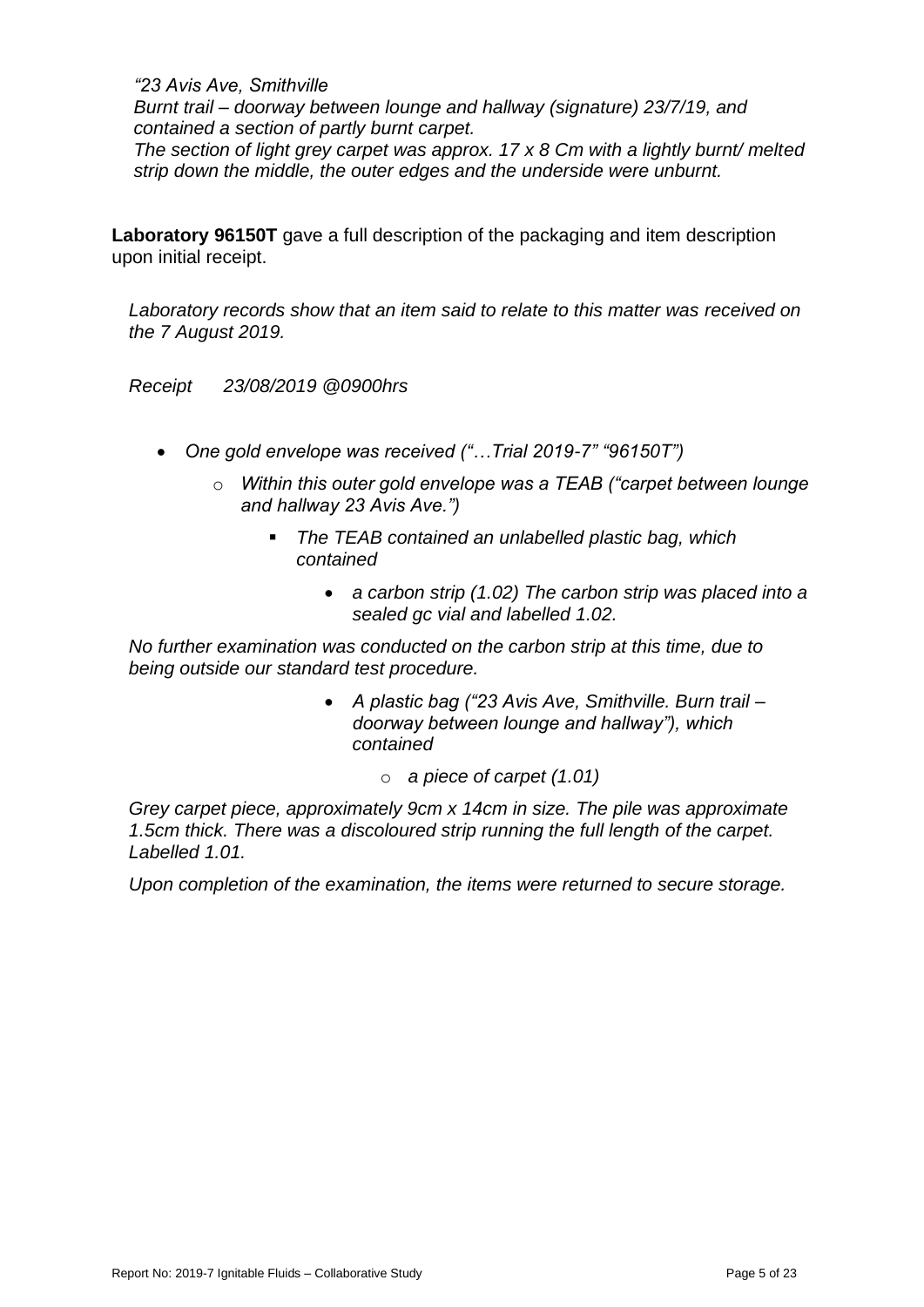#### <span id="page-5-0"></span>**EXAMINATION / ANALYSIS**

#### **Laboratory 47496**

*The sample was heated for 4 hours at 70°C. The headspace in the Nylon bag was analysed with GC-FID and another part of the headspace was trapped onto a Tenax tube and analysed with Thermal Desorption GC-MS.* 

#### **Laboratory 96150A** (NOTE Response was handwritten, re-typed by FF)

*Item 1: Method 6 (2018): Headspace Concentration, Passive Separation and concentration of ignitable liquid residue from fire debris samples. 0830 hr 05.09.19 – 0945 hr 06.09.19 @ 70* <sup>0</sup>*C - extract with ~1.5ml diethyl ether (06.09.18)*

*Method 9 (2018) Gas chromatography – Analysis of ignitable liquid residue in extracts from samples of Fire Debris. - 1 µl injection 06.09.19.*

COMMENTS with respect to examination/ analysis

*Aviation gasoline HC range C5-C12 Predominant Ion profile: Alkanes Classification Miscellaneous.*

#### **Laboratory 96150T**

#### **Examination:**

*The exhibit was analysed by dynamic headspace sampling gas chromatography with mass spectral detection, heated dynamic headspace sampling gas chromatography with mass spectral detection and liquid solvent extraction with mass spectral detection.*

#### *Head space examination 23/08/2019*

*A Photoionisation Detector (PID) was exposed to the headspace of the carpet, to determine whether an ignitable liquid appeared to be present and if present, to estimate the volume of headspace required for analysis. The carpet exhibit produced a response of ~2,000ppm, therefore 5ml headspace was initially sampled.* 

*A strong isoparaffinic profile falling between the c6-c8 carbon range was detected along with a very low concentration of aromatic substances falling between c7-c10. The low level aromatics were identified at abundances below our level of reporting.*

*The chromatogram of the exhibit was compared to chromatograms of standards to identify the presence of ignitable liquid residues.*

*The profile obtained did not correspond exactly with standards currently held by our organisation.*

*Further analysis was conducted taking a larger volume of air so as to determine if a better profile of the aromatic compounds could be obtained.*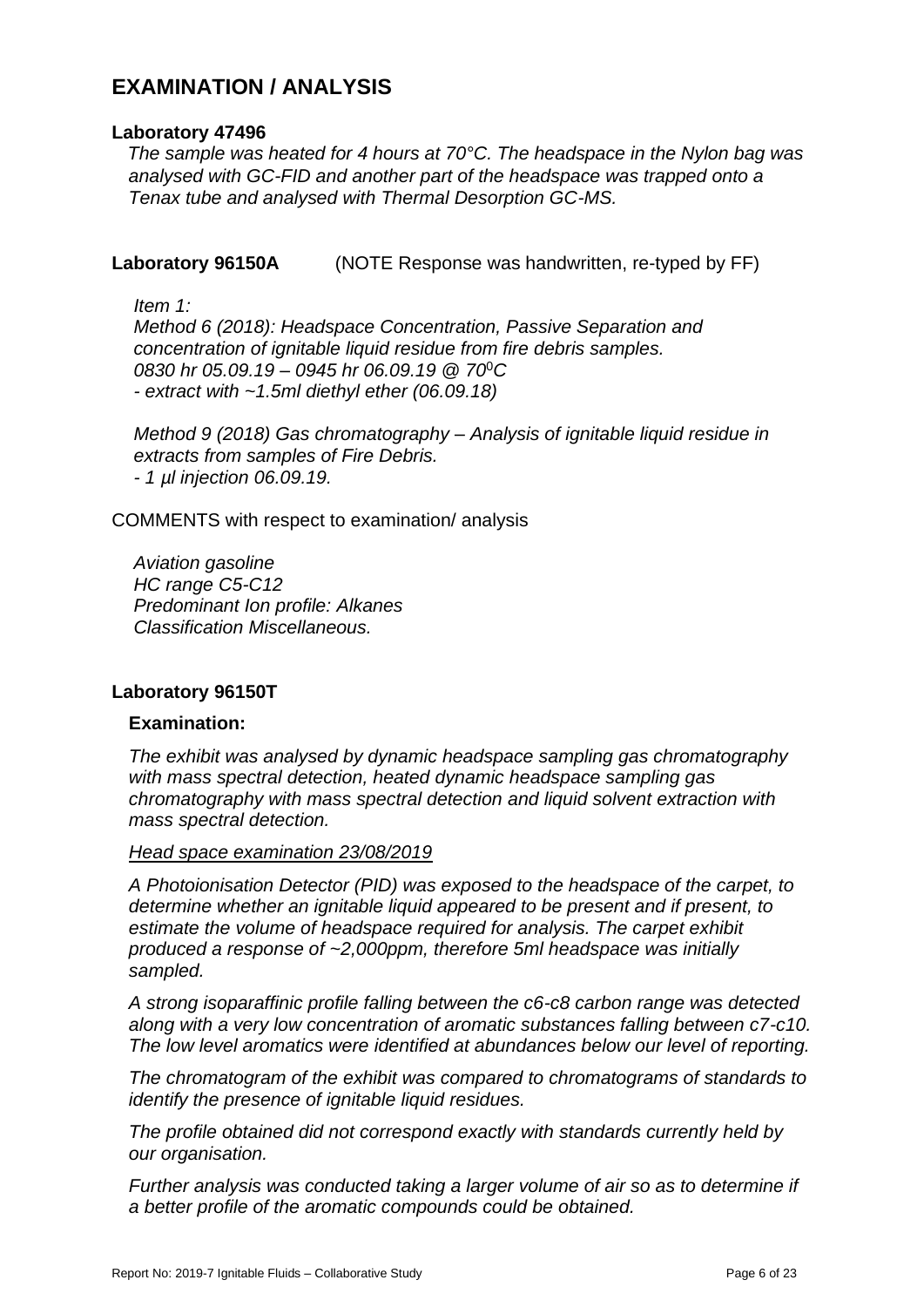#### *Head space examination 20/09/2019*

#### *50ml head space taken and run by GC/MS.*

*The chromatographic profile obtained still consisted of the branched alkanes, however at a lower concentration, but the aromatic profile was much more distinct. Toluene, ethyl benzene, xylenes, ethyl-methyl-benzene and tri-methyl-benzenes all present. Tetra methyl benzenes and naphthalene were not present at a level sufficient for reporting.* 

#### *Head space examination 23/09/2019 & 26/09/2019*

*Repeat sampling of 50ml HS was conducted at both room temperature and heated at 500c to try and obtain a better profile of the heavier compounds (larger molecular weight) in the sample. A similar chromatographic profile to that produced on the 20/09/2019 was obtained.*

#### *Mimicking of packaging blank*

*A sample of the packaging material was cut from the supplied bag, heated/melted/burnt and placed into a 2l tin to equilibrate for 1hr. PID response 1ppm, 200ml head space taken. Nil ILR detected.* 

#### *Weathering experiments 30/9 & 1/10/19*

*Sample was removed from packaging and weathered for different time intervals to determine if greater clarification of larger molecular weight compounds could be improved.*

*Nil improvement. Compounds present eventually disappeared.*

#### *Liquid extractions 30/9 & 1/10/19*

*Liquid extraction of charred and uncharred areas of carpet piece conducted to determine if any baseline interference from substrate. Nil detected.*

Comments with respect to examination / analysis

*Note: the PID device relates the concentration of volatiles detected to ppm of isobutylene. Sensitivity is less for aliphatic than aromatic compounds, therefore the accuracy of the device is limited.*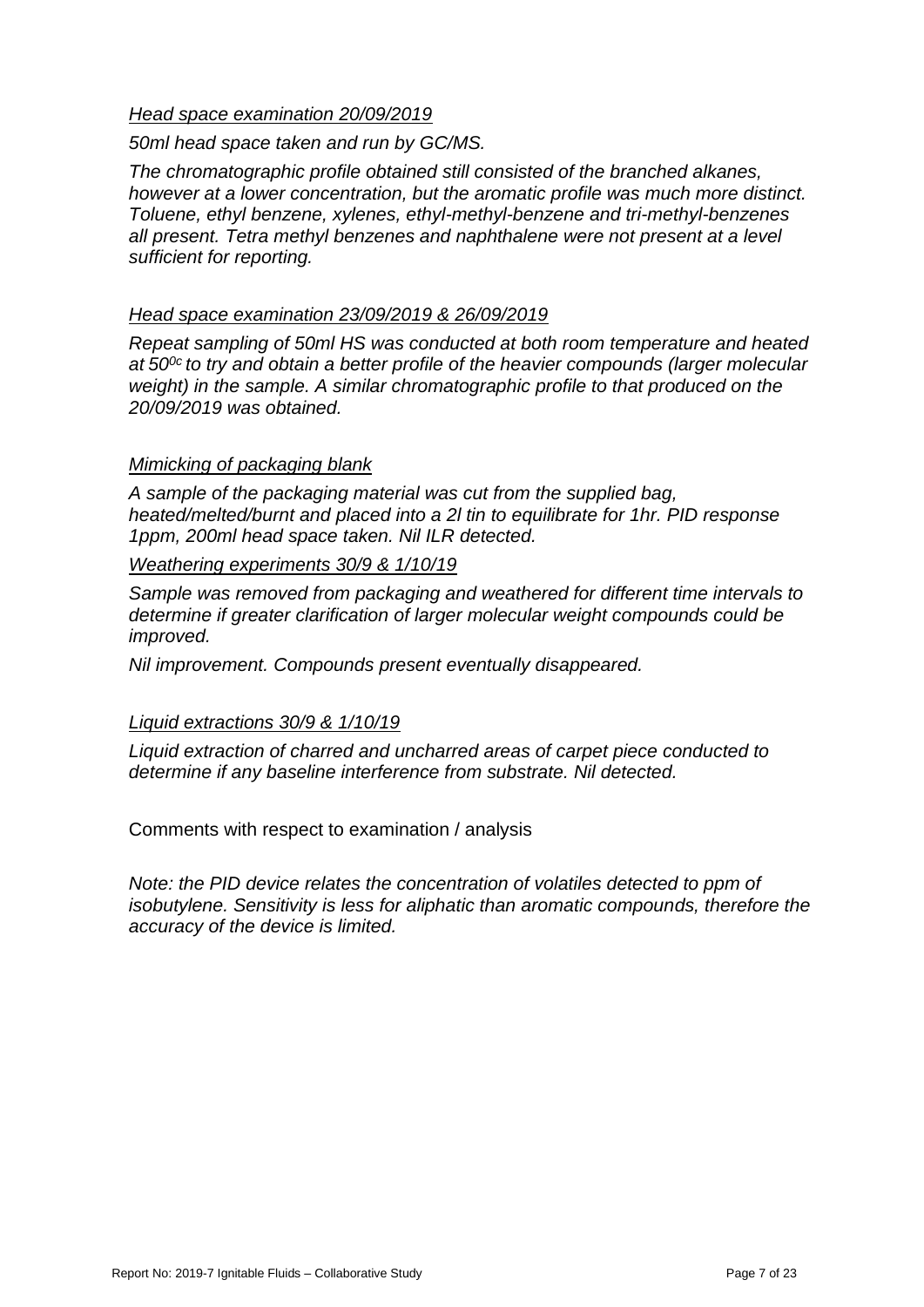## **RESULTS**

#### **Laboratory 47496**

*The following volatile components have been found:* 

- *Aliphatic hydrocarbons (mainly branched, some straight and cyclic) in the range of approximately C6-C12.*
- *Aromatic hydrocarbons, such as toluene and higher alkyl-benzenes.*

#### **Laboratory 96150A** (NOTE Response was handwritten, re-typed by FF)

#### *Result:*

*Toluene > 2,2,3,3 tetramethyl butane > 2,3,4 trimethyl pentane > 2,4 dimethyl hexane, 2,2,5 trimethyl hexane, ethyl benzene, xylene, 1 ethyl 2 methyl benzene, 1,2,3 trimethyl benzene. -----*→ *aviation gasoline*

*A moderately evaporated light petroleum distillate, such as aviation gasoline (or similar type of product) was detected on the carpet (Item 1).*

#### **Laboratory 96150T**

(Results section not included in submitted report, results are included in Examination/ Analysis, see above (FF))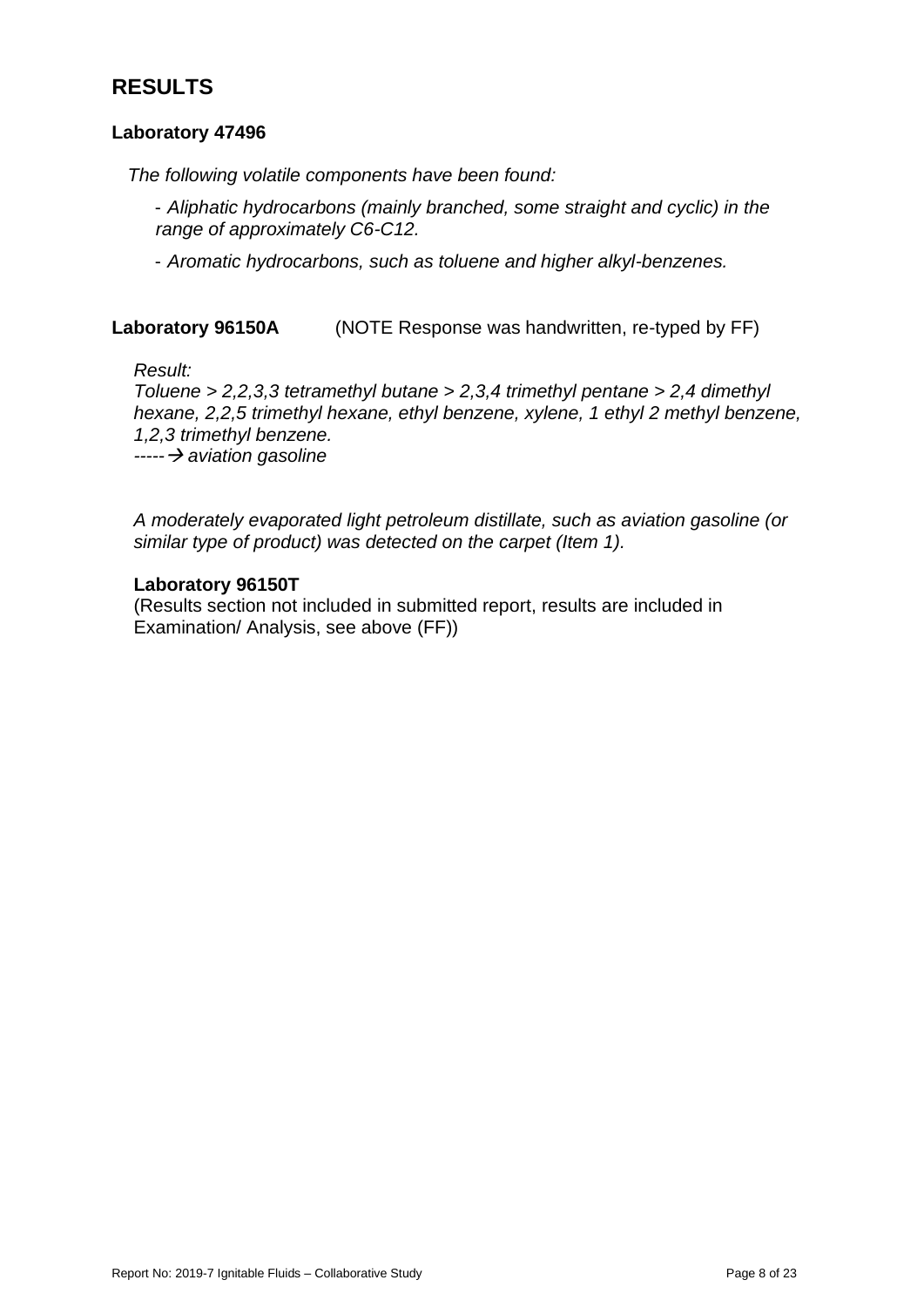## **CASE ANALYSIS, INTERPRETATION and CONCLUSIONS**

#### **Laboratory 47496**

#### INTERPRETATION

*The combination of the presence and the patterns of the aliphatic and aromatic hydrocarbons that have been found in item1 are characteristic for gasoline.* 

#### **CONCLUSION**

*Volatile components have been found in item 1 which originate from gasoline.*

**Laboratory 96150A** (NOTE Response was handwritten, re-typed by FF)

#### **CONCLUSION**

*Volatile components have been found in item 1 which originate from gasoline.* 

#### *If we attended the scene:*

*In my opinion, the cause of the fire was the ignition of available combustible materials, including the carpet, assisted by the presence of a light petroleum distillate such as aviation gasoline (or a similar type of product).*

#### *IF samples submitted to the laboratory:*

*The partly burnt carpet (item 1) was analysed with respect to the possible presence of flammable or combustible liquid. A moderately evaporated light petroleum distillate, such as aviation gasoline (or a similar type of product) was detected on the carpet*

#### **Laboratory 96150T**

#### **Conclusion**

*Flammable hydrocarbons were detected.* 

*Some of the hydrocarbons identified are normally associated with ignitable liquid products such as Avgas, petrol, paint thinners and degreasers etc, however comparison with standard products held by this laboratory and in-house criteria for reporting it was not possible to determine an exact source.*

*Due to the absence of blank control packaging and blank control carpet, there is a possibility that the results obtained can be attributed to these components. However, attempts to recreate blanks from the materials submitted suggests this is unlikely to be the case.*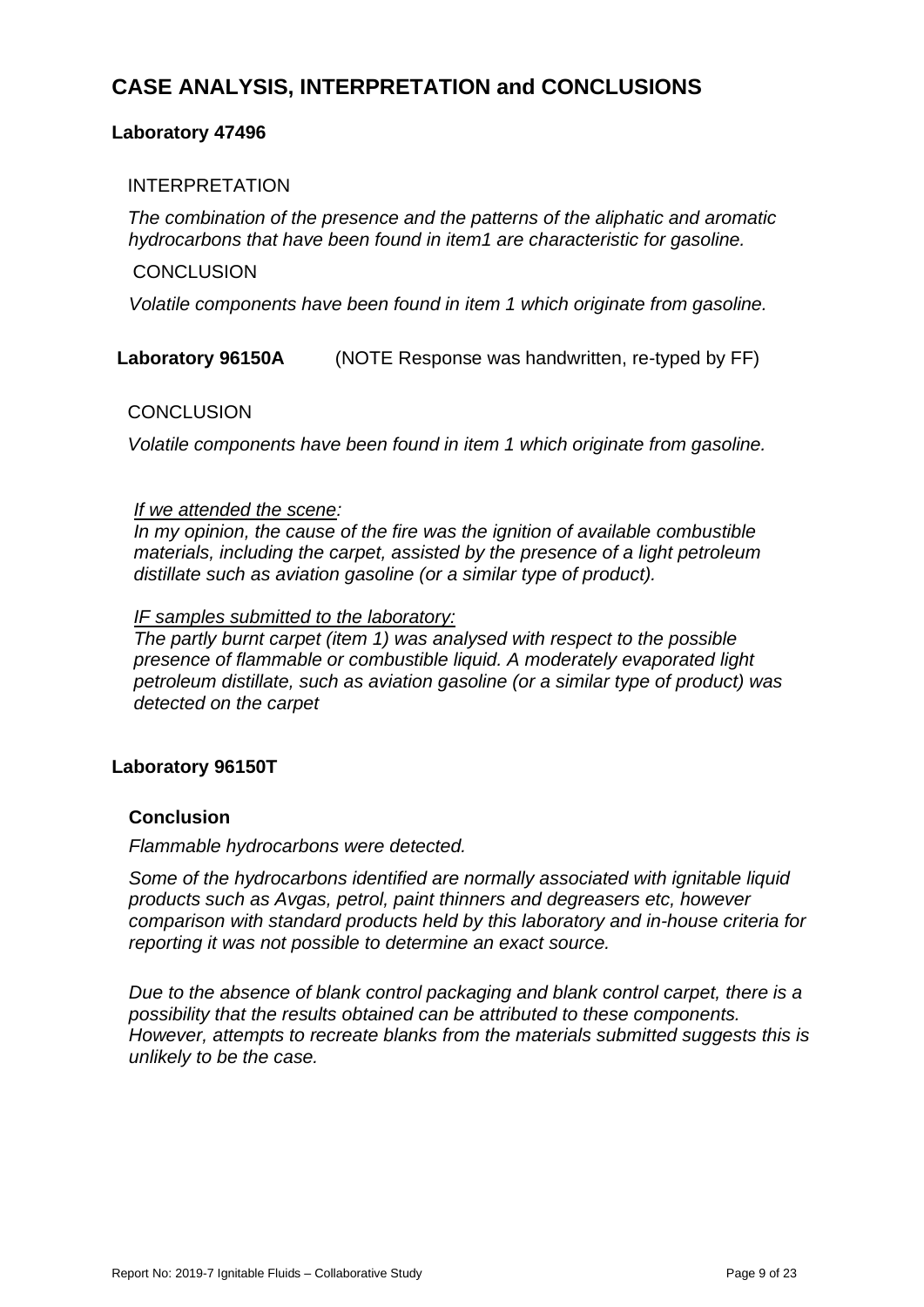## **PART 2 Comment on any results obtained from the Carbon strip included**.

#### **Laboratory 47496**

*The carbon strip was extracted with 1 ml of n-pentane. The pentane extract was analysed with GC-MS. Some aliphatics (e.g. 2,2,4-trimethylpentane, 2,3,4trimethylpentane) and a small amount of toluene have been found in the extract of the carbon strip.*

**Comments** *We suggest to use AMPAC bags.* 

**Laboratory 96150A** (NOTE Response was handwritten, re-typed by FF)

Carbon Strip Method 5 (2018): Solvent extraction. Extracted with ~1.5ml diethyl ether 06.09.19 Method 9 (2018): Gas chromatography 1 *µl inj. 06.09.19 - lower levels of aviation gasoline.*

#### **Comments**

*Maybe need to look at more suitable bags as avgas was detected on the carbon strip outside the bag.*

#### **Laboratory 96150T**

*Examination of carbon strips by solvent extraction is not usually conducted within this laboratory.*

*Carbon strip extracted with CH2Cl2 and run on GC/MS. Dominant branched alkanes and very low concentration of aromatics identified. Similar to headspace results as of the 23/08/2019. This suggests that the internal packaging was not airtight.*

*It is unknown if the compounds identified have leaked from the internal packaging, are attributed to the packaging or from contamination prior to packaging.*

#### **Comments**

*It would be preferential to submit blank packaging controls and blank substrate controls.*

*It is the policy of this laboratory that these controls should be submitted along with any exhibits for ignitable liquid examination. If this exhibit had been submitted as a*  part of casework a non-compliance would be raised, because no blank control of *the carpet was submitted.*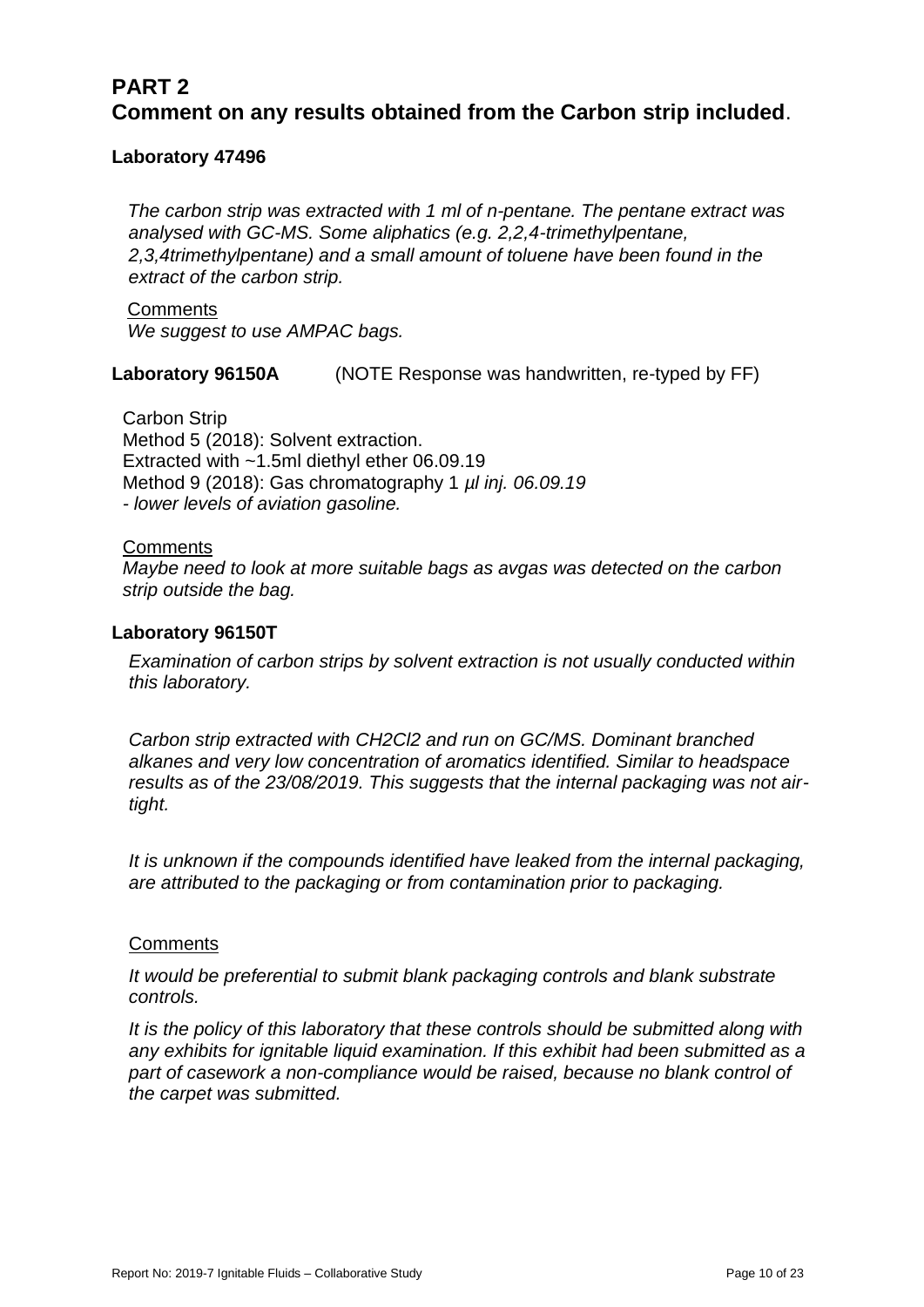## <span id="page-10-0"></span>**Conclusion and Summary of the Test**

The aim of this test was to examine the end-to-end forensic examination and analysis process. To minimise extraneous elements influencing the interpretation, limited contextual information was provided to the participating laboratories.

Items were sealed in tamper evident bags and included descriptors for continuity purposes.

The Forensic Science laboratories were provided with a sample of burnt carpet in a sealed plastic bag. This bag was within another, inside which was a carbon test strip.

A similar piece of singed carpet was treated with a  $50<sub>µ</sub>l$  aliquot of Premium Unleaded Petrol (~6 weeks old), reduced to ~50% volume by burning (see Manufacturer's Instructions). Prior to its concentration, the petrol was stored in a plastic jerry can that had been used previously to store diesel.

Before items were despatched to participants a number of items of the same type as despatched were tested to determine whether loss of volatiles took place during road and air transportation. To accomplish this, carbon strips in the outer bags were extracted with dichloromethane (800  $\mu$ L) and then analysed using GC-MS. The carpet samples within the inner bags were removed, transferred to clean 1 L Schott bottles and their headspace was sampled using an activated carbon granule at  $60^{\circ}$  C for about 12-14 hrs. The granules were then extracted with dicloromethane (200 µL) and analysed using GC-MS. The operating conditions for analysis were as follows: an Agilent 7890 gas chromatograph equipped with a 5975 triple-axis mass spectral detector equipped with an Agilent 19091S-433 column (5% phenylmethylsilicone) 30 m x 250 μm x 0.25 μm. MS data were recorded in electron ionization mode at 70 eV (scan range 40 m/z - 550 m/z). Splitless injection was used with an injection port temperature of 300°C. Flow was held constant at 1 mL/min with He carrier gas. The oven program was 40 °C held for four minutes, then ramped at 10 °C/min to 200 °C. The table below presents the results of pre-trial testing. Results for Road 1 and Road 3 (samples shipped by road) and Air 1 (sample shipped by air) indicate that some break-through of volatiles from the inner packaging was taking place. This phenomenon was confirmed by participants in the trial. Road 2 was a negative control, therefore flammable liquid residues were not expected to be present in either the inner or outer bags, and none was detected.

| Label             | Packaging/ markings ( <i>inter</i><br>alia)                            | <b>RESULTS</b>                                                                                              |  |  |
|-------------------|------------------------------------------------------------------------|-------------------------------------------------------------------------------------------------------------|--|--|
| ROAD <sub>1</sub> | Bag within a bag, marked<br>'Burn trail between lounge<br>and hallway' | DFLEX DEVICE: small trace of significant<br>number of aromatics suggestive of petrol break-<br>through      |  |  |
|                   |                                                                        | <b>CARPET HEADSPACE: mixture of weathered</b><br>petrol and diesel/lamp oil (heavy petroleum<br>distillate) |  |  |
| ROAD <sub>2</sub> | Bag within a bag, no<br>markings                                       | DFLEX: nil                                                                                                  |  |  |
|                   |                                                                        | CARPET HEADSPACE: no common ignitable<br>liquid, likely pyrolysis materials                                 |  |  |

#### **Preliminary results from samples transported using both road and air.**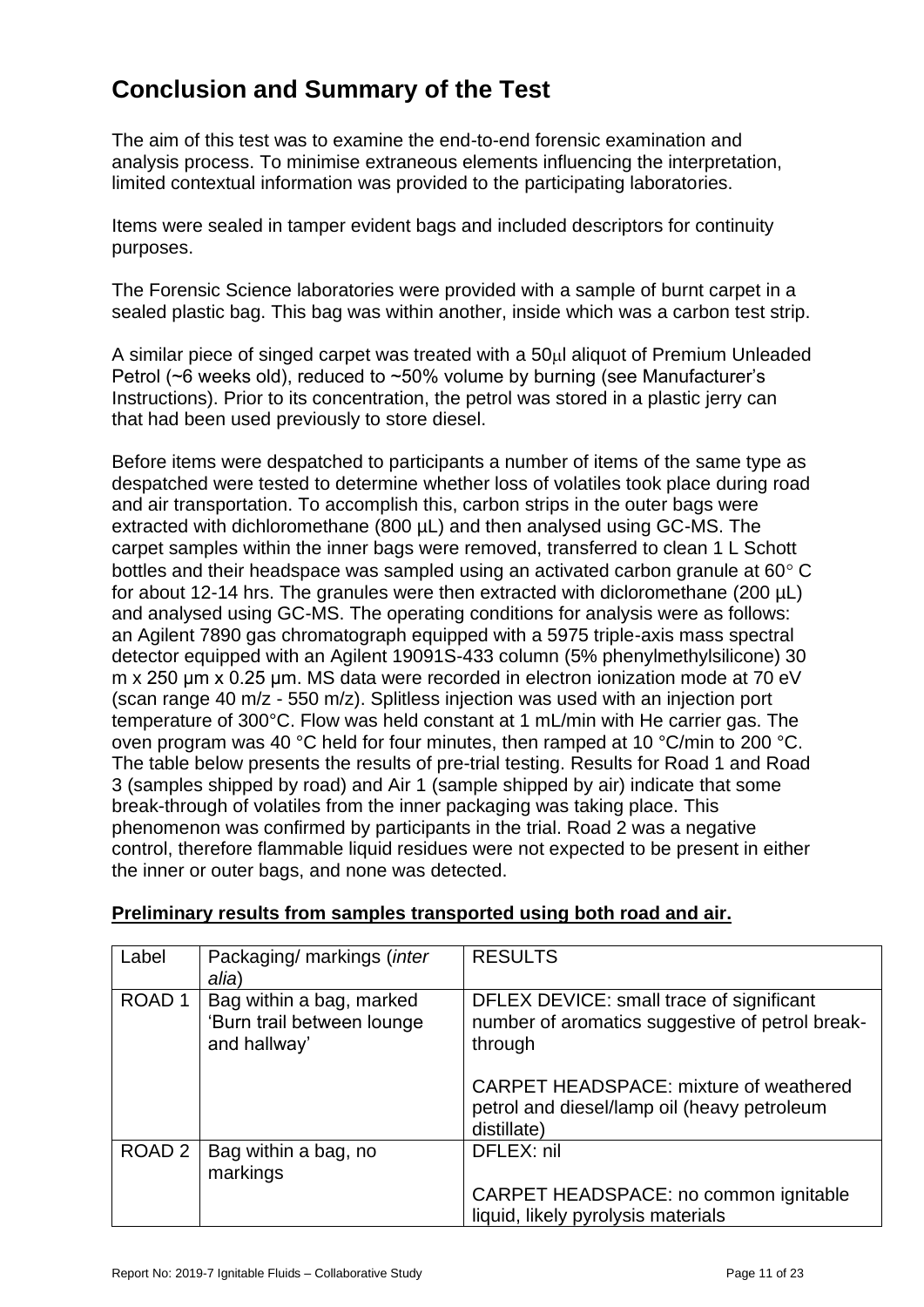| ROAD <sub>3</sub> | Evidence bag holding bag<br>within a bag, marked 'Carpet<br>between lounge and hallway' | DFLEX: large trace of a significant number of<br>aromatics suggestive of petrol break-through                                                                                                     |  |
|-------------------|-----------------------------------------------------------------------------------------|---------------------------------------------------------------------------------------------------------------------------------------------------------------------------------------------------|--|
|                   | Note that the label on the<br>inner bag was 'Doorway<br>between long and hallway'       | <b>CARPET HEADSPACE: mixture of weathered</b><br>petrol and diesel or lamp oil (heavy petroleum<br>distillate)                                                                                    |  |
| AIR 1             | Bag within a bag marked<br>'Burn trail doorway between<br>lounge and hallway'           | DFLEX: moderate trace of significant number of<br>aromatics suggestive of petrol break-through<br><b>CARPET HEADSPACE: mixture of weathered</b><br>petrol and diesel or lamp oil (heavy petroleum |  |
|                   |                                                                                         | distillate)                                                                                                                                                                                       |  |
| AIR <sub>2</sub>  | Evidence bag holding bag<br>within a bag, marked 'Carpet<br>between lounge and hallway' | <b>DFLEX: NIL</b>                                                                                                                                                                                 |  |
|                   | Note that the label on the<br>inner bag was 'Doorway<br>between lounge and hallway'     | <b>CARPET HEADSPACE: mixture of weathered</b><br>petrol and diesel or lamp oil (heavy petroleum<br>distillate)                                                                                    |  |
|                   |                                                                                         |                                                                                                                                                                                                   |  |

NOTE: Sample "Road 2" was a blank sample

Figure 1 shows typical total ion and extracted ion responses for one of the samples (Road 1) for which a positive response was expected. As can be seen from the extracted ion chromatograms (m/z 91, 105 and 120) the abundance of aromatic compounds detected in the headspace was significant. Peaks appearing at 15.880, 17.15 and beyond are due to straight-chain aliphatics that indicate the presence of a heavy petroleum distallate (such as diesel) in the sample, which is confirmed by the extracted ion chromatogram for m/z 57. Although a peak is present in the extracted ion chromatogram for m/z 208, the signal at 5.674 min is not due to tetraethyllead, which should elute close to toluene (4.434 min). Instead the signal is a minor peak in a spectrum that has an abundant peak at m/z 208, which suggests column bleed. Despite the abundance of branched-chain aliphatics in the samples (for example trimethylpentane at 4.195 min, trimethylhexanes near 7 min and trimethyloctanes between 9 and 11 min, evident in the m/z 57 extracted ion chromatogram) the absence of tetraethyllead and the abundance of heavy (C3) aromatics support the hypothesis that unleaded petrol is present rather than a leaded grade such as aviation gasoline.

Note: See Chromatograms below. (higher resolution graphs may be available if required.)

As this is a collaborative trial, an assessment of the results was not made. It is recommended that the participating laboratories review the data against the chromatographs provided. If a laboratory wishes to have their data externally reviewed, please contact Forensic Foundations.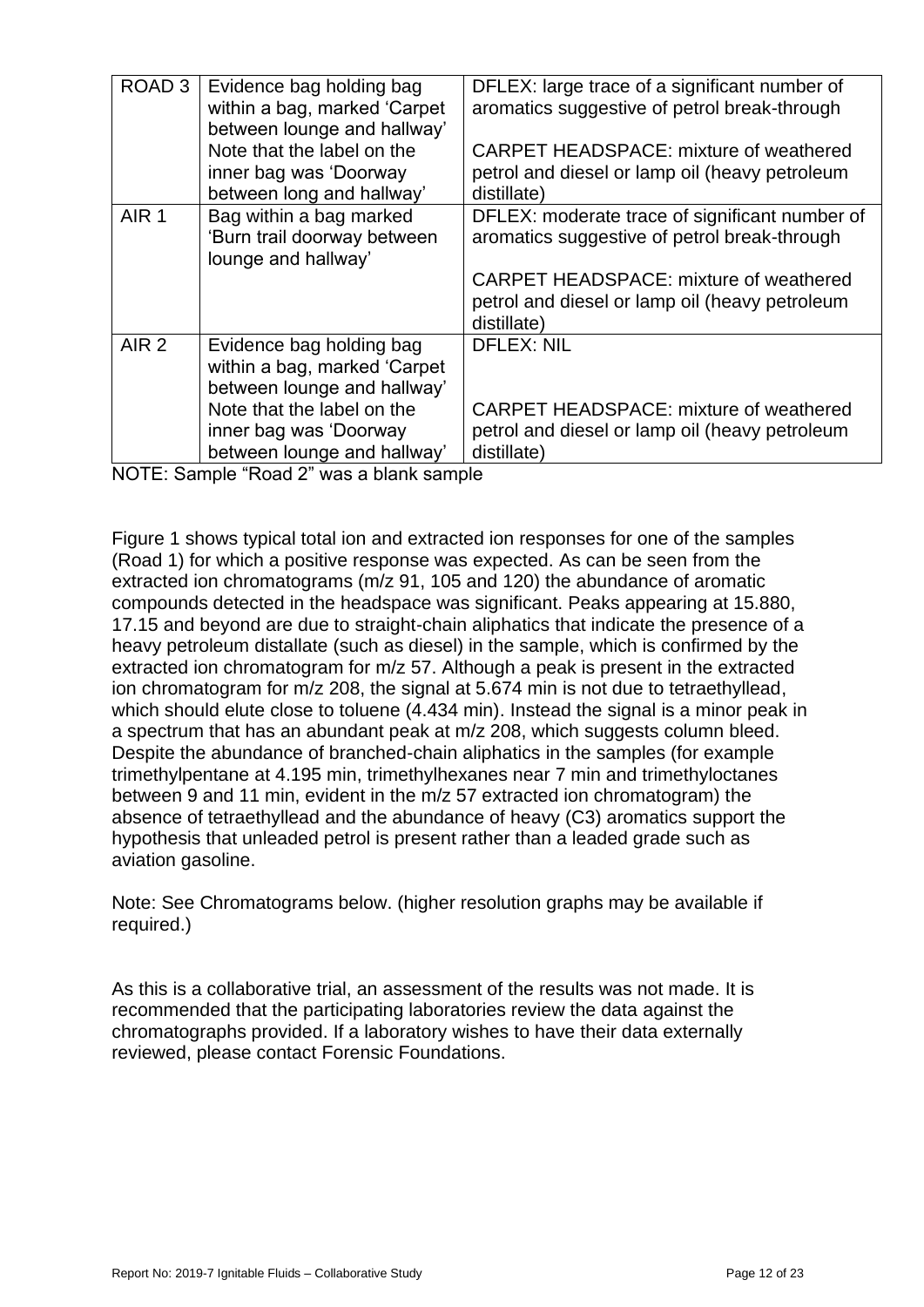#### **Abundance**



T ime -->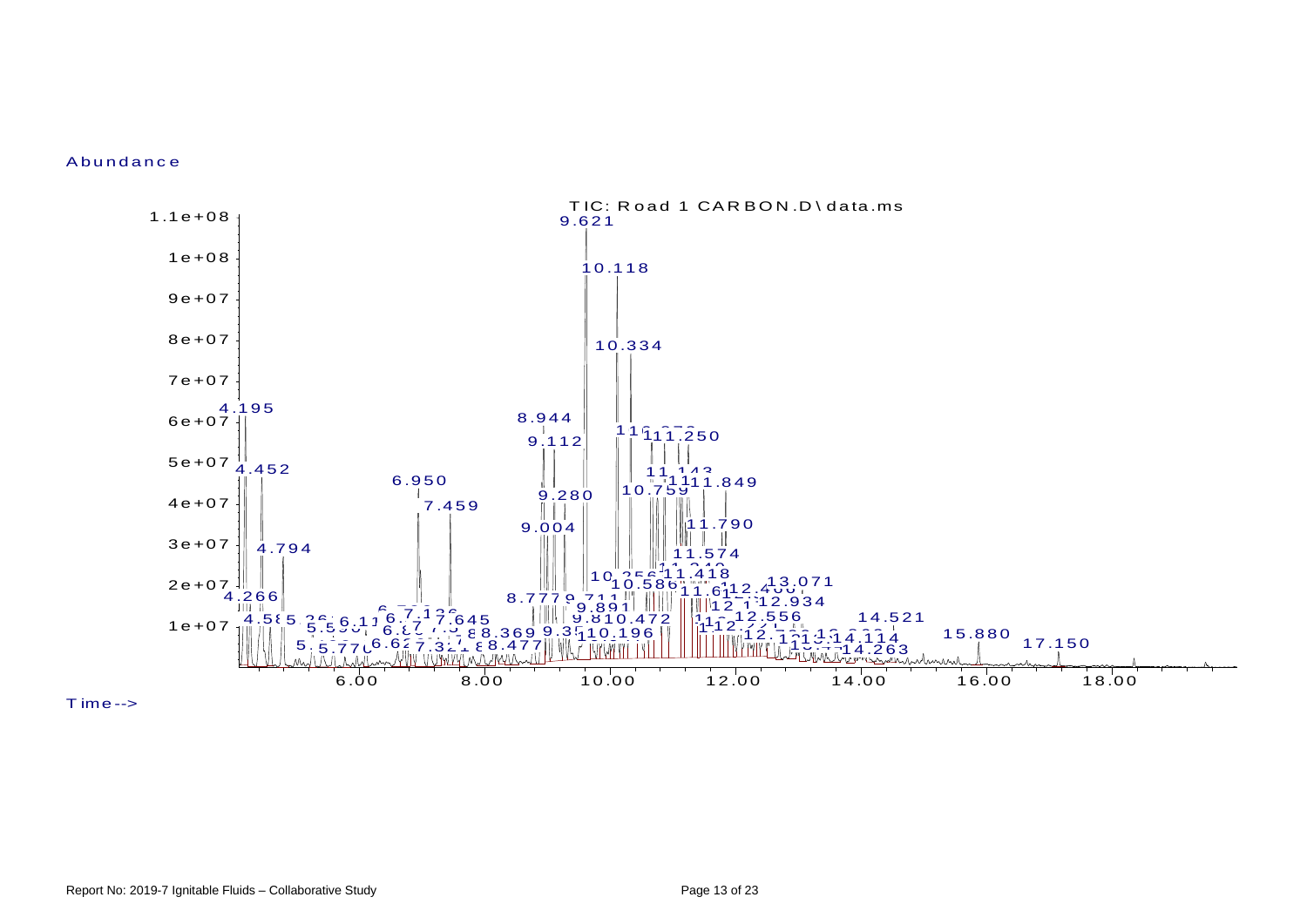

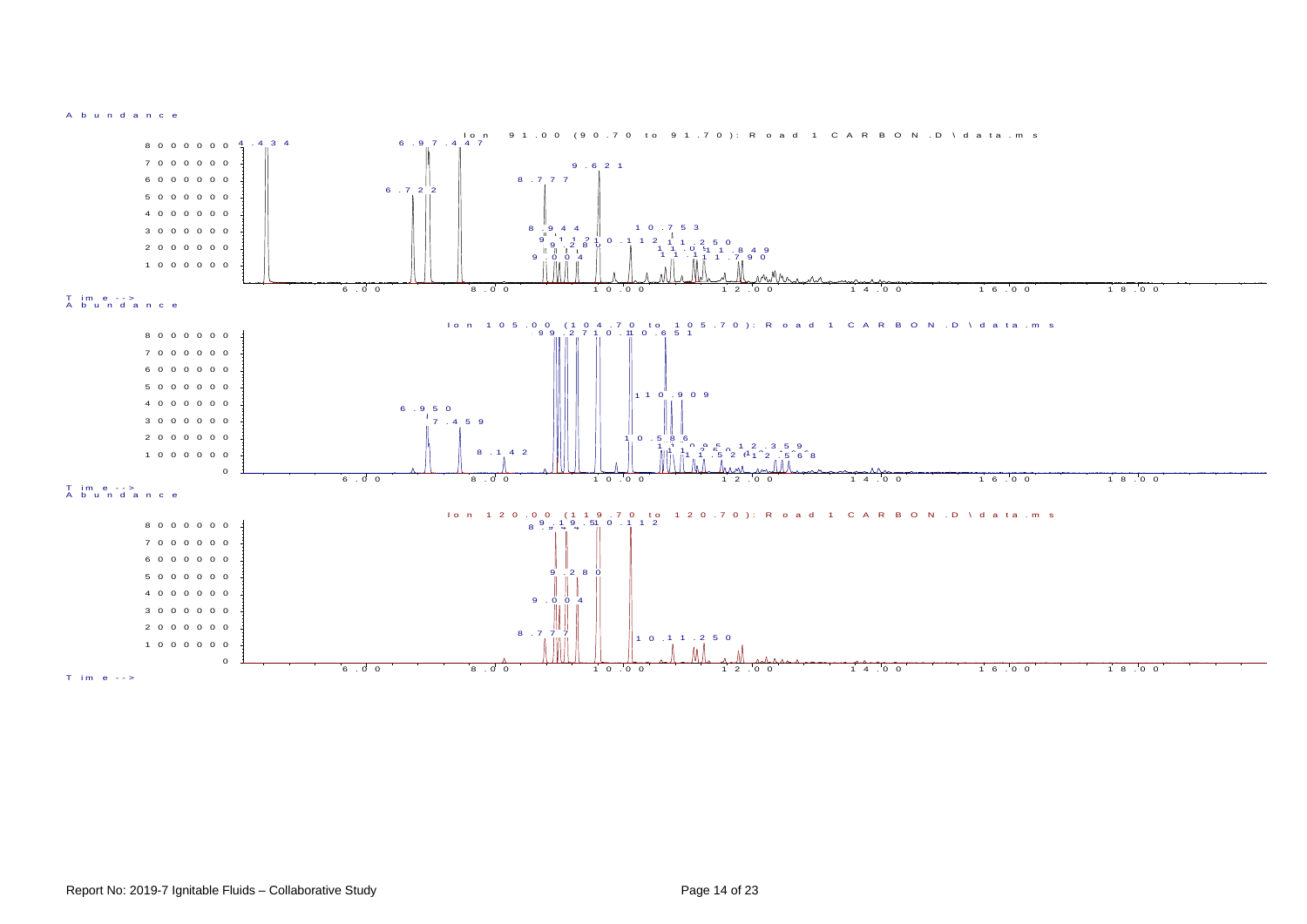A b u n d a n c e

I on 208.00 (207.70 to 208.70): Road 1 CARBON .D\data.ms



#### **Comments To Test Recipients**

All facilities provided an accurate description of the sample on receipt. Facilities 96150A & 96150T included a complete description of the sample packaging and labelling.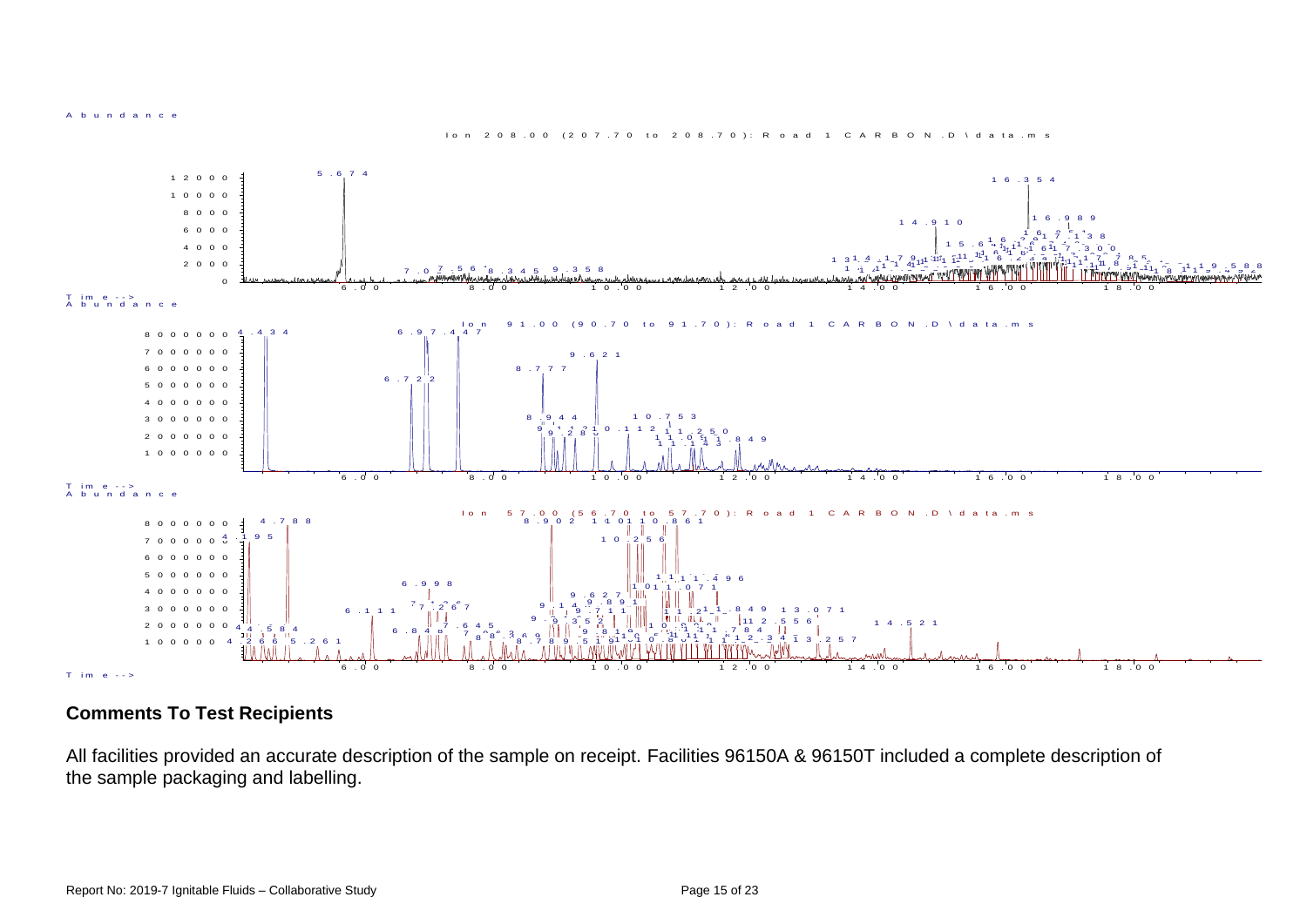<span id="page-15-0"></span>**APPENDIX A Form No: WEF-03-A**

## **Proficiencytesting@forensicfoundations**

## **PROGRAM PLAN**

| Program                    | Ignitable Fluid Residue- Interlaboratory collaborative study                                                              |                                  |  |  |
|----------------------------|---------------------------------------------------------------------------------------------------------------------------|----------------------------------|--|--|
| Round                      | 2019-7                                                                                                                    |                                  |  |  |
|                            |                                                                                                                           |                                  |  |  |
| <b>Advisory Group</b>      |                                                                                                                           |                                  |  |  |
| <b>Program Coordinator</b> | Mr Dale Parsell                                                                                                           |                                  |  |  |
| <b>/Technical Manager</b>  | <b>Quality Manager</b>                                                                                                    |                                  |  |  |
|                            | <b>Forensic Foundations</b>                                                                                               |                                  |  |  |
|                            | PO Box 2279                                                                                                               |                                  |  |  |
|                            | North Ringwood, 3134                                                                                                      |                                  |  |  |
| <b>Discipline specific</b> | Prof K. Paul Kirkbride                                                                                                    |                                  |  |  |
| expert(s)                  | <b>Professor of Forensic Science</b>                                                                                      |                                  |  |  |
|                            | <b>School of Chemical and Physical Sciences</b>                                                                           |                                  |  |  |
|                            | <b>Flinders University</b>                                                                                                |                                  |  |  |
|                            | <b>GPO Box 2100</b>                                                                                                       |                                  |  |  |
|                            | Adelaide, SA 5001                                                                                                         |                                  |  |  |
| Providers(s)               | <b>Forensic Foundations</b>                                                                                               | Initial sample collection & test |  |  |
|                            | PO Box 2279                                                                                                               | production. Results              |  |  |
|                            | North Ringwood,                                                                                                           | interpretation and reporting.    |  |  |
|                            | Victoria 3134                                                                                                             |                                  |  |  |
|                            | Sample distribution to government facilities within Australia &                                                           |                                  |  |  |
|                            | NZ by ANZPAA-NIFS, 637 Flinders St Docklands                                                                              |                                  |  |  |
| Aims/Objectives            | The aim of the program is to assess the laboratories' ability to                                                          |                                  |  |  |
|                            | competently analyze and interpret samples of ignitable fluid                                                              |                                  |  |  |
|                            | residue. The program will also enable the collection of<br>information on the effects of transport and other variables on |                                  |  |  |
|                            | the results.                                                                                                              |                                  |  |  |
| <b>Purpose</b>             |                                                                                                                           |                                  |  |  |
|                            | To assist the laboratories by ensuring their<br>methods/procedures are performing adequately.                             |                                  |  |  |
|                            |                                                                                                                           |                                  |  |  |
| <b>Program Design</b>      |                                                                                                                           |                                  |  |  |
| <b>Number of Rounds</b>    | 1                                                                                                                         |                                  |  |  |
| Number and type of         | 1 sample of carpet (and 1 x Activated Carbon strip                                                                        |                                  |  |  |
| samples                    |                                                                                                                           |                                  |  |  |
|                            | Samples are:                                                                                                              |                                  |  |  |
|                            | Petrol (Premium ULP) on a carpet substrate                                                                                |                                  |  |  |
| Hazards involved           | Normal safe handling precautions should be taken when                                                                     |                                  |  |  |
|                            | handling unknown volatile chemicals.                                                                                      |                                  |  |  |
| Scenario                   | A fire occurred in a residential dwelling. A sample of the carpet                                                         |                                  |  |  |
|                            | was collected as the burn patterns indicated that it may have                                                             |                                  |  |  |
|                            | been deliberately lit. Participants will be provided with the                                                             |                                  |  |  |
|                            | sample of carpet                                                                                                          |                                  |  |  |
| Range of                   | It may be feasible for participants to arrive at chemical                                                                 |                                  |  |  |
| values/assigned values     | composition more detailed than the broad identification of the                                                            |                                  |  |  |
|                            | class of sample, care will need to be taken in interpreting<br>results when "trade names" are used to identify materials  |                                  |  |  |
|                            |                                                                                                                           |                                  |  |  |
|                            |                                                                                                                           |                                  |  |  |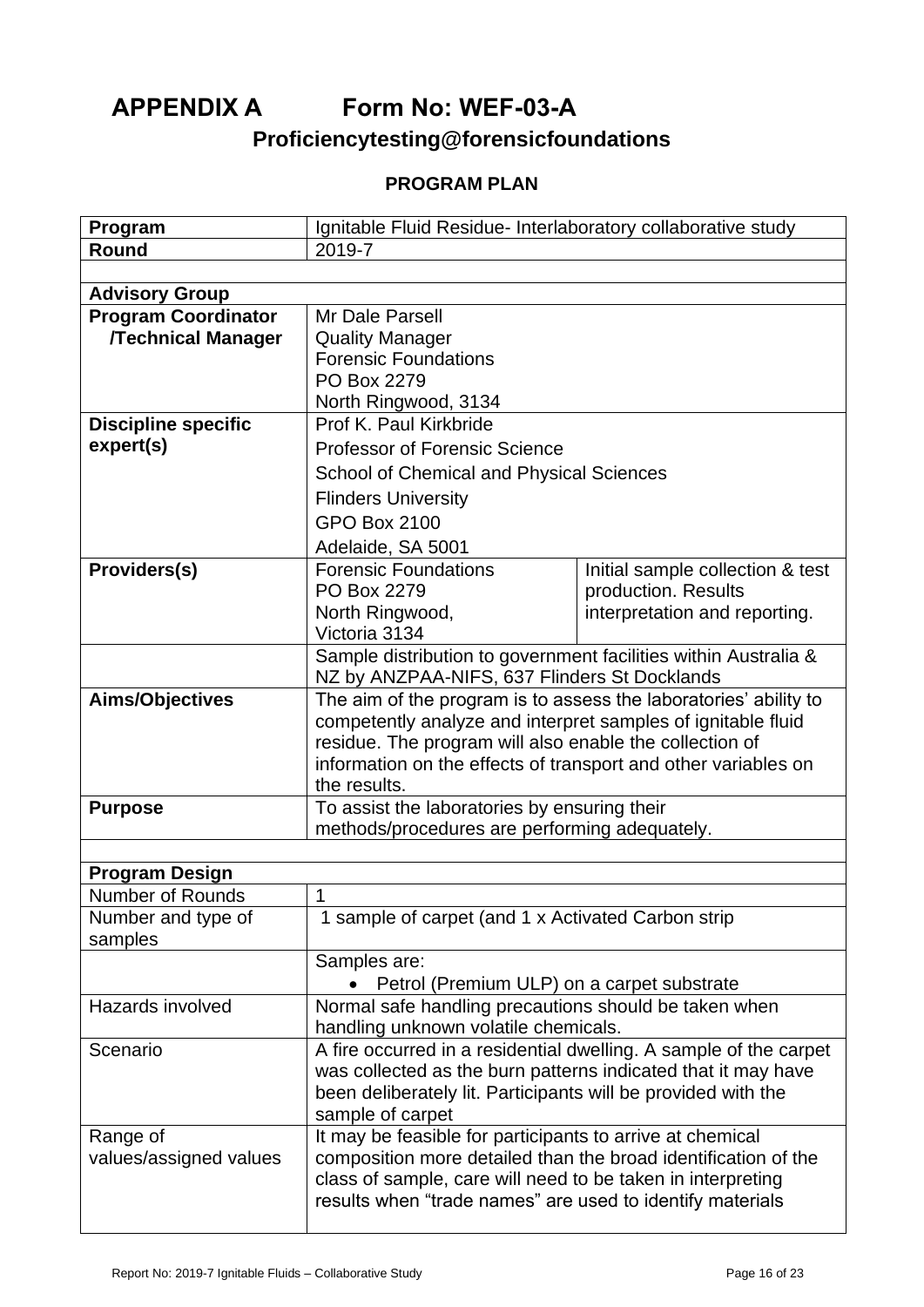| Traceability/origin of<br>assigned values | See above                                                                   |
|-------------------------------------------|-----------------------------------------------------------------------------|
| Design and Methods                        | See Manufacturing Instructions                                              |
|                                           |                                                                             |
| <b>Selection Criteria</b>                 | Unknowns to be selected from common ignitable fluids                        |
| <b>Potential Major Sources</b>            | Potential sources of error are leakage of ignitable fluid residue           |
| of Error                                  | during transport, failure to extract the residue on receipt, failure        |
|                                           | to correctly identify the fluid.                                            |
|                                           |                                                                             |
| <b>Participants</b>                       | <b>Chemical Criminalistic laboratories</b>                                  |
| <b>Reporting Criteria,</b>                | <b>NA</b>                                                                   |
| <b>Accuracy</b>                           |                                                                             |
| <b>Analysis</b>                           | Correctly identify chemical composition a sample provided and<br>interpret. |

| <b>Pre-testing</b>                         |                                                                          |  |  |  |
|--------------------------------------------|--------------------------------------------------------------------------|--|--|--|
| <b>Homogeneity Testing</b><br>and criteria | See Manufacturing Instructions                                           |  |  |  |
| <b>Stability Testing and</b><br>criteria   | $NA -$                                                                   |  |  |  |
|                                            |                                                                          |  |  |  |
| <b>Technical Review (internal)</b>         |                                                                          |  |  |  |
|                                            |                                                                          |  |  |  |
| <b>Participant Instructions</b>            |                                                                          |  |  |  |
| <b>Results Sheet</b>                       | Provide copy of Results Sheet and evidence of Technical<br><b>Review</b> |  |  |  |
| Report                                     | Include copy of Report and evidence of Technical Review                  |  |  |  |

| <b>Sample Preparation</b> |                                      |
|---------------------------|--------------------------------------|
| <b>Special conditions</b> | Nil                                  |
| Storage requirements      | Room Temperature in arson bags       |
| Distribution requirements | Distributed via Forensic Foundations |
| Sample checks             | <b>NA</b>                            |
|                           |                                      |

| <b>Program Dates</b>          |                                               |
|-------------------------------|-----------------------------------------------|
| <b>Invitation letter</b>      | August 2018                                   |
| Sample distribution           | First week July 2019                          |
| Results due                   | 27th September 2019                           |
| Manufacturing                 | 11 <sup>th</sup> October 2019                 |
| Information to be sent        |                                               |
| Final report due date         | First week December 2019                      |
|                               |                                               |
| <b>Statistical Analysis</b>   |                                               |
| <b>Homogeneity Testing</b>    | <b>NA</b>                                     |
| <b>Stability Testing</b>      | See manufacture's instructions                |
| Data Entry                    | Include evidence of data entry checks in file |
|                               |                                               |
| <b>Review by Statistician</b> | <b>NA</b>                                     |
|                               |                                               |
| <b>Reporting</b>              |                                               |
| Report No:                    | 7/2019                                        |
| Master copy                   | Reports folder                                |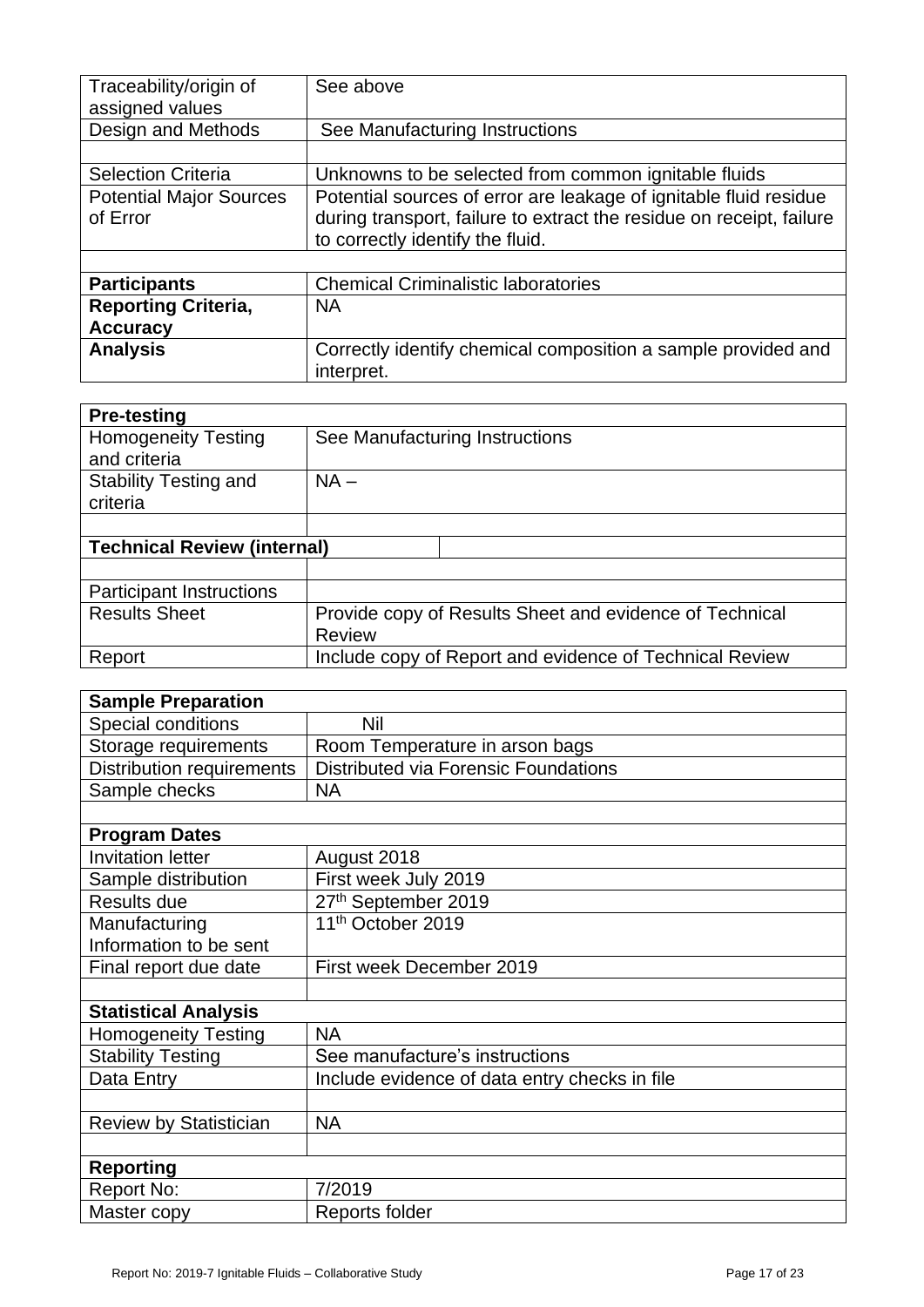## **Program Coordinator signature: DGP**

**Date: 11/6/19**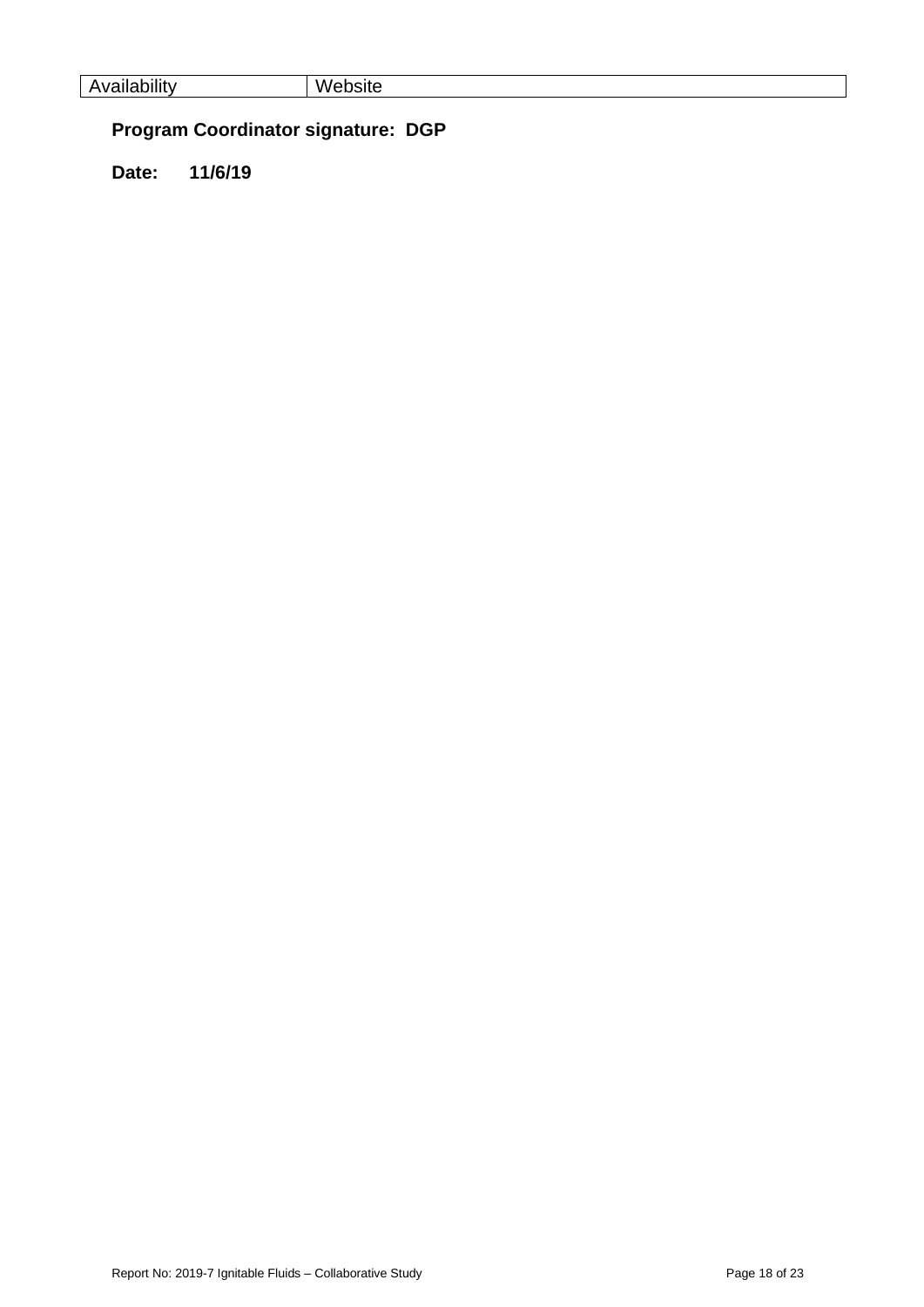

## <span id="page-18-0"></span>**Proficiencytesting@forensicfoundations**

#### **Inter-laboratory Collaborative Trial Ignitable Fluid Residues 2019-7**

Thank you for participating in this Inter-laboratory Collaborative Trail. We hope that you find this test useful and welcome any feedback which can be used in the design of further Proficiency Tests.

There are two parts to this trial:

1. You have been provided with a sample of carpet which was 'collected' from a domestic fire scene. The sample of carpet has been sealed in an arson bag, and then sealed within a tamper evident bag. You have also been provided with the case scenario and the results sheet. This part of the test mimics the structure of future ignitable fluids proficiency tests.

2. As there are a number of issues related to the storage and transport of ignitable fluid residues (especially when transported by air), this trial also includes intermediate packing and the inclusion of a carbon strip to monitor any leakage from the inner arson bag.

In addition to this exercise being a test of the transportation issues, it can also be used as a test of your laboratory procedures using controlled items. We also anticipate that it will enable participants to evaluate the quality of their analytical results against those from other laboratories and observe the terminology used in other laboratories / countries, how other laboratories express their opinions or advice to clients. To enable this, we request that participants submit the following:

- A glossary of terms used;
- An outline of the methodology used; and
- Their opinion in the format that they would provide to court.

Forensic Foundations' Proficiency Tests are designed to test the end-toend forensic examination process. The AS5388 and the ISO21043 series of Standards describe the forensic examination process from collection to reporting. This figure<sup>2</sup> illustrates the inter-relatedness of all steps in this process and was used as the basis of the Australian Standards' development. The figure is also used as the basis of the development of Forensic Foundations' Proficiency Tests.



<sup>2</sup> James Robertson, Karl Kent & Linzi Wilson-Wilde (2013) The Development of a Core Forensic Standards Framework for Australia, Forensic Science Policy & Management: An International Journal, 4:3-4, 59-67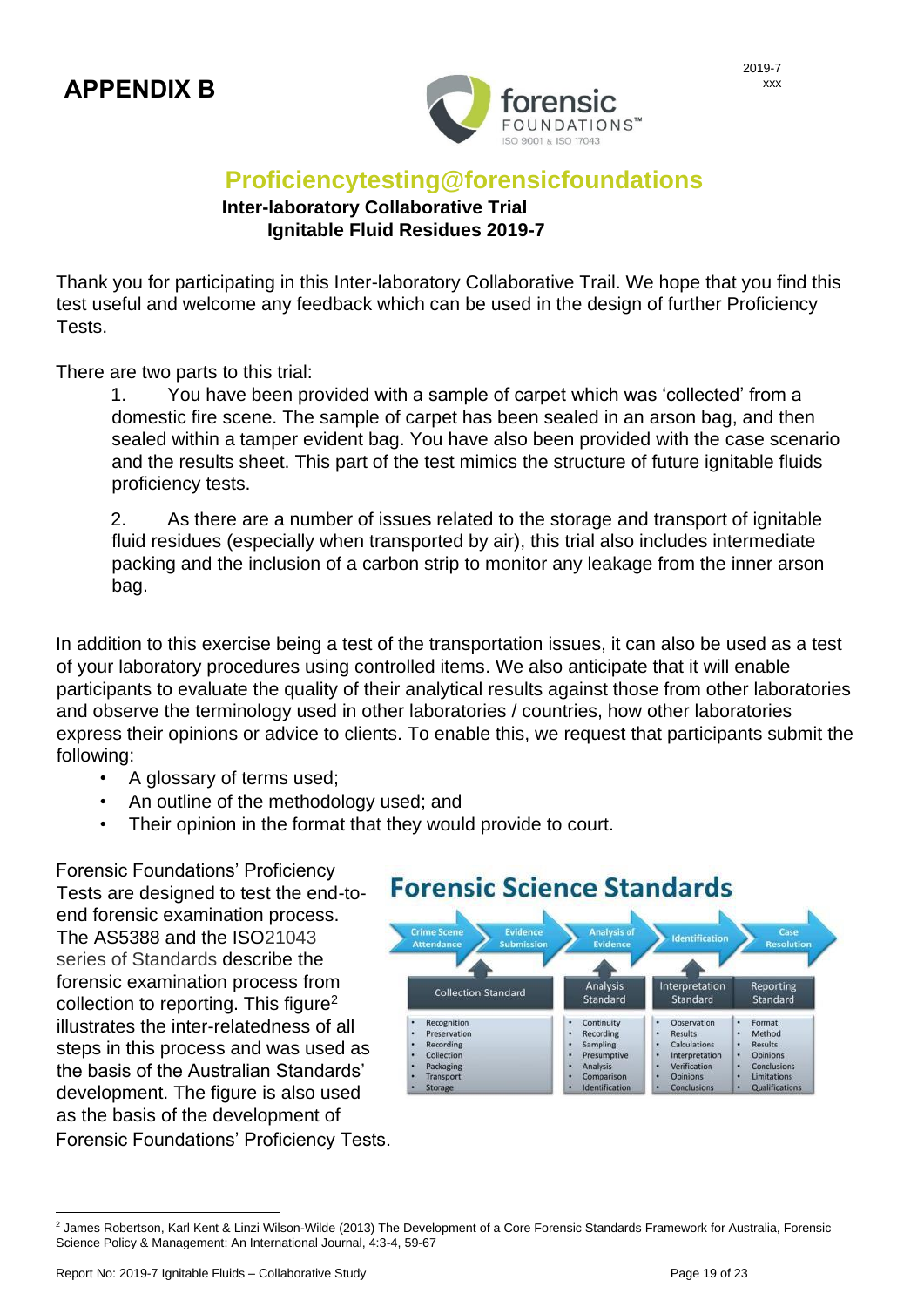Thus, all Forensic Foundations' Proficiency Tests commence with item collection and/or receipt and all the subsequent examination / analysis steps, culminating in the reporting, therefore reflecting actual forensic casework.

Attached you will find the case 'Examination Request and Item Submission' form and the test commences with the receipt of the items followed by your routine processes- item description, examination, analysis and interpretation.

The information submitted to the laboratory on the examination request form will direct what testing needs to be undertaken. Please use the attached results sheets. Additional pages may be added if required. An electronic copy of the results sheet can be downloaded from <https://www.forensicfoundations.com.au/download/>

The results sheets should be returned to Forensic Foundations by Friday 4<sup>th</sup> October 2019. Hardcopy can be returned to PO Box 2279, Ringwood, Victoria, 3134, Australia or a soft copy can be uploaded to<https://www.forensicfoundations.com.au/upload/>

Qualitative feedback will be provided to participants. Feedback will be both participant-specific (i.e., whether a particular laboratory "got the right answer") and group specific (e.g., which techniques seemed to perform better than others), together with results relating to any leakage or other transport issues.

Following the conclusion of the testing participants will be advised of the expected results and details regarding the production of the test.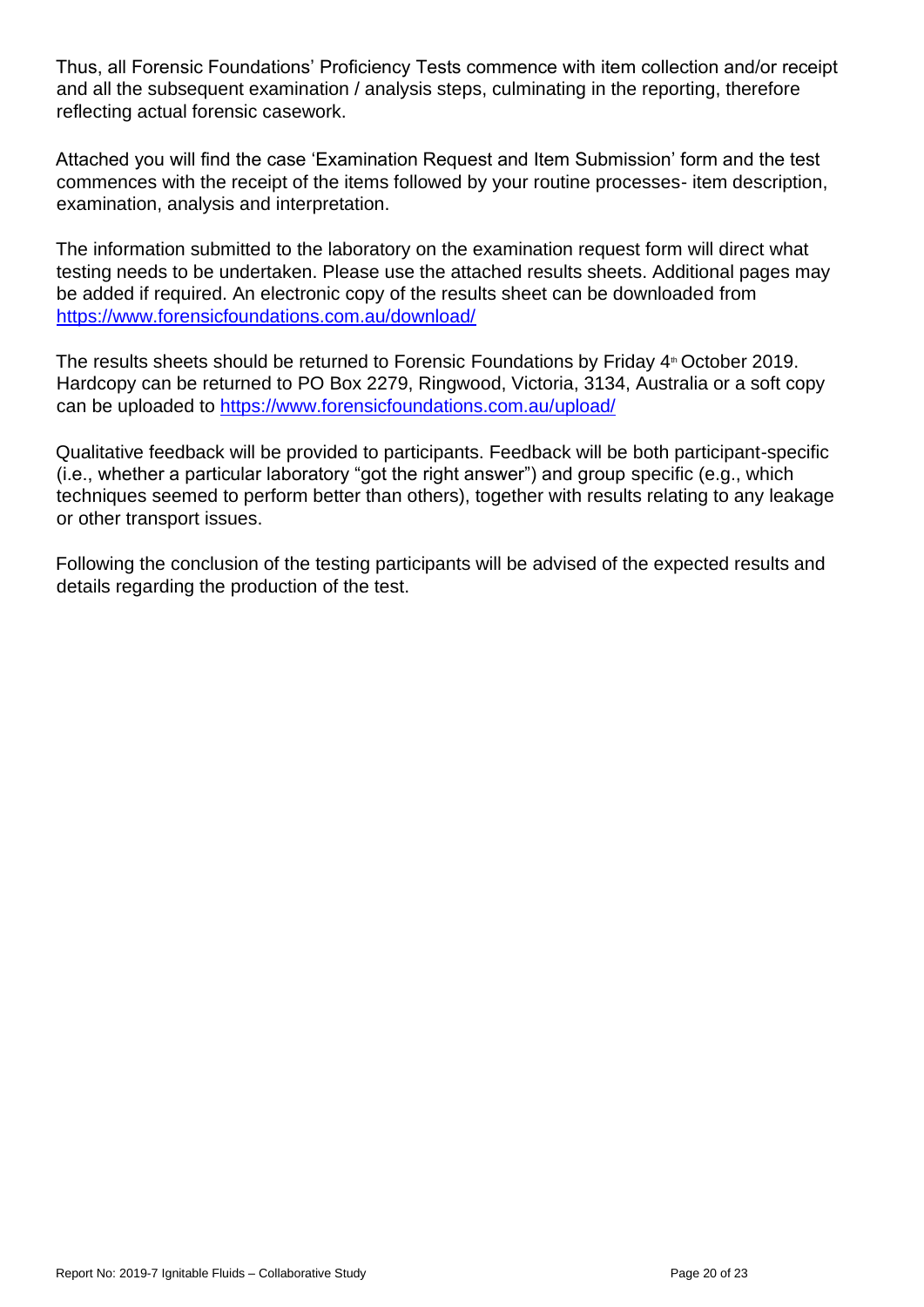## <span id="page-20-0"></span>EXAMINATION REQUEST AND ITEM SUBMISSION | EASTERN

# AUSTRALIAN POLICE SERVICE

| OFFENCE:                                                           | Arson                                                                                                                                                                                              |  |
|--------------------------------------------------------------------|----------------------------------------------------------------------------------------------------------------------------------------------------------------------------------------------------|--|
| DATE OF OFFENCE                                                    | Tuesday 23 <sup>th</sup> July 2019                                                                                                                                                                 |  |
|                                                                    | <b>BRIEF STATEMENT OF FACTS</b>                                                                                                                                                                    |  |
|                                                                    | A fire occurred at 23 Avis Ave, Smithville. It is alleged that the fire was started deliberately.<br>The burn patterns indicated a possible trail caused by the deposit of an ignitable substance. |  |
| A sample of carpet which included part of the trail was collected. |                                                                                                                                                                                                    |  |
|                                                                    | The sample of carpet was collected from the doorway between the lounge and hallway.                                                                                                                |  |
|                                                                    | <b>ITEM SUBMITTED FOR EXAMINATION</b>                                                                                                                                                              |  |
| Item 1 – Sample of burnt carpet                                    |                                                                                                                                                                                                    |  |
|                                                                    | <b>EXAMINATION REQUESTED</b>                                                                                                                                                                       |  |
| Analysis for presence of any ignitable fluid residues              |                                                                                                                                                                                                    |  |
| Identification of residue, if present                              |                                                                                                                                                                                                    |  |
| Identification of the original substance used, if relevant.        |                                                                                                                                                                                                    |  |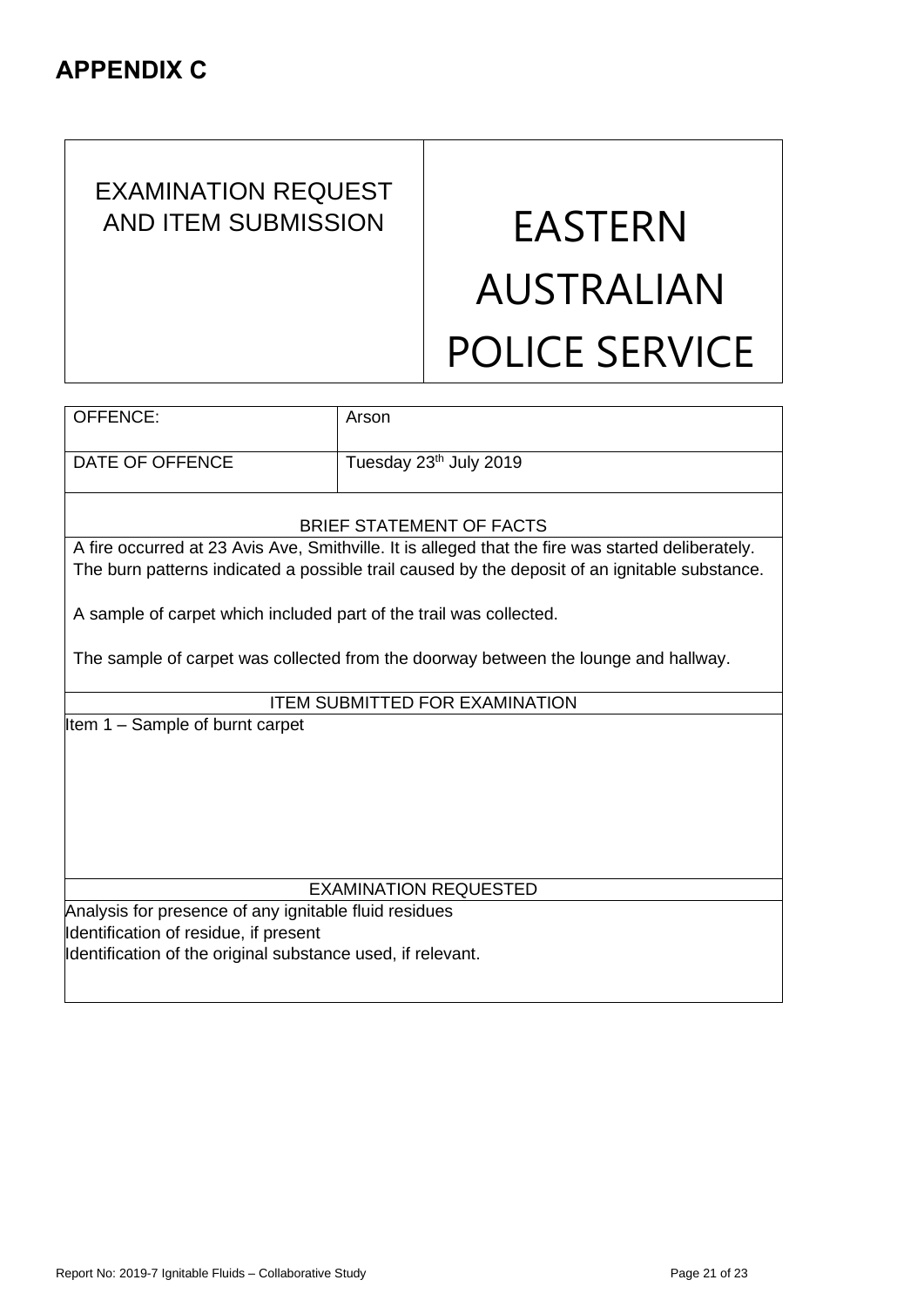

[admin@forensicfoundations.com.au](mailto:anna.davey@forensicfoundations.com.auwww.forensicfoundations.com.au) [www.forensicfoundations.com.au](mailto:anna.davey@forensicfoundations.com.auwww.forensicfoundations.com.au)

ABN 23 839 112 155 ACN 130 236 618



## <span id="page-21-0"></span>**APPENDIX D**

#### **PROFICIENCYT ESTING@FORENSICFOUNDATIONS IGNITABLE FLUID RESIDUE – COLLABARATIVE STUDY**

#### **MANUFACTURERS INFORMATION**

#### Introduction

The aim of the program is to assess the laboratory's ability to detect the presence of an accelerant and identify the possible accelerant used in a building fire.

#### Scenario

A fire occurred in a residential dwelling. A sample of the carpet was collected as the burn patterns indicated that it may have been deliberately lit. Participants will be provided with the sample of carpet

#### Test production

Test samples where produced by Forensic Foundations.

A portion of carpet was prepared by sectioning a carpet into rectangles approximately 10 Centimeters Centimeters.

This was then burnt using a butane torch down the middle to provide a trail of burnt carpet.

100ml of petrol (Premium ULP  $\sim$  6 weeks old, see note below}) was measured using a measuring cylinder.



Note: Fuel container used may have had traces of Diesel fuel.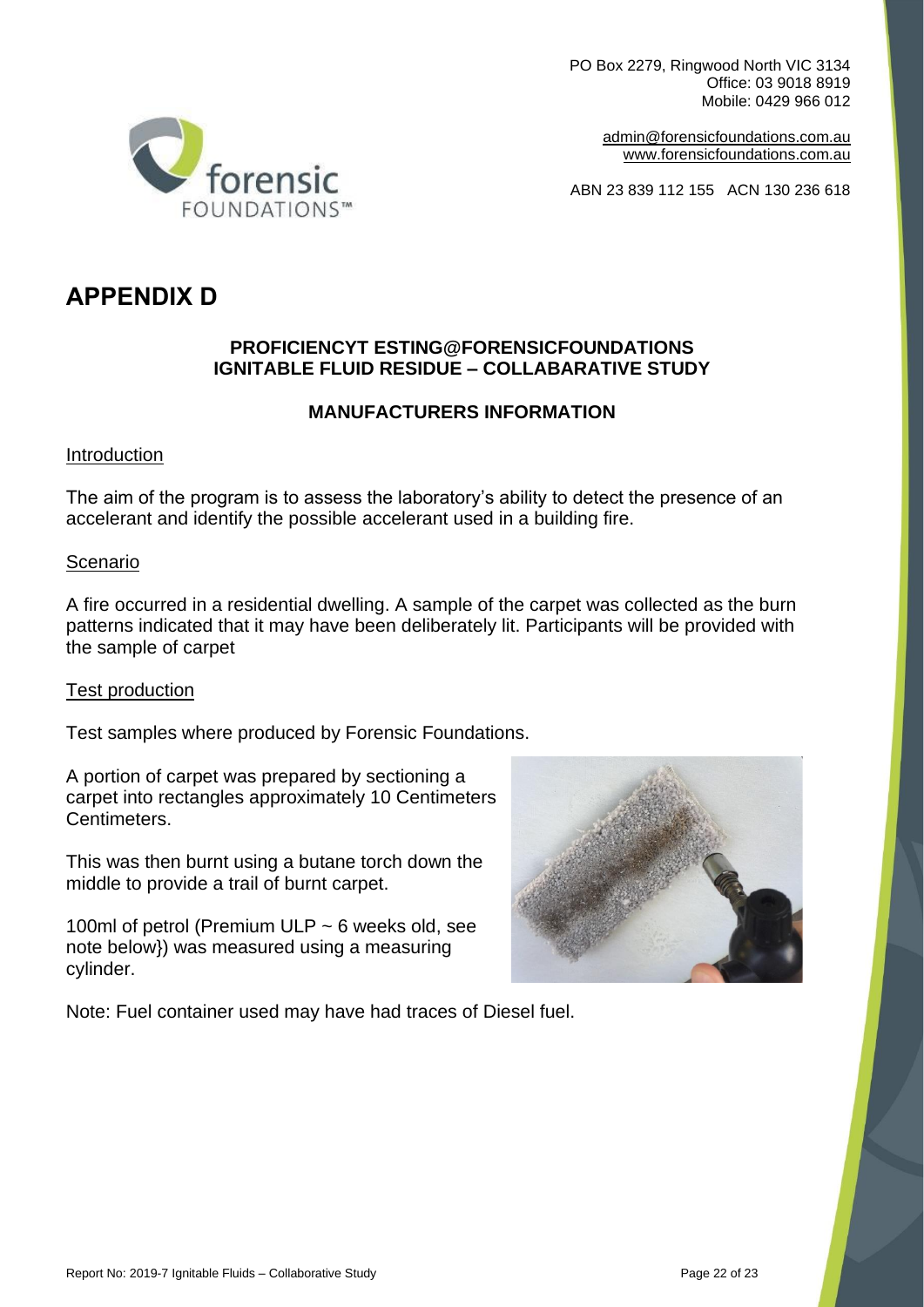This mixture was then burned in a metal container to reduce the volume of fluid to approximately 50%, extinguished and allowed to cool. 50ml was recorded as the final volume using a measuring cylinder

After cooling, a 50ul aliquot of the reduced mixture was then added to the carpet.

The section of carpet was immediately inserted into an arson evidence collection bag\* and heat sealed. This bag was labelled, signed and dated. This arson evidence bag was then placed in a second arson evidence bag along with an activated carbon strip and again heat sealed.

\* NOTE: **Arson evidence collection bags**, 5" x 10" (12.5cm x 25cm) x 0.5mm, manufactured by **SIRCHIE**, pack of 100, purchased from Optimum Technology

These bags were then placed into a tamper evident bag with details of the carpet.

Samples to determine the homogeneity and stability of the test were retained for testing:

- a) when other samples are sent out and
- b) 3 months after completion of the test.

20 samples were produced. 6 will be internally tested at these designated time periods. 4 will be tested when the samples are sent out and 2 approximately 3 months after the completion of the test.

Results of the final tests will be available upon request.

## **END OF DOCUMENT**



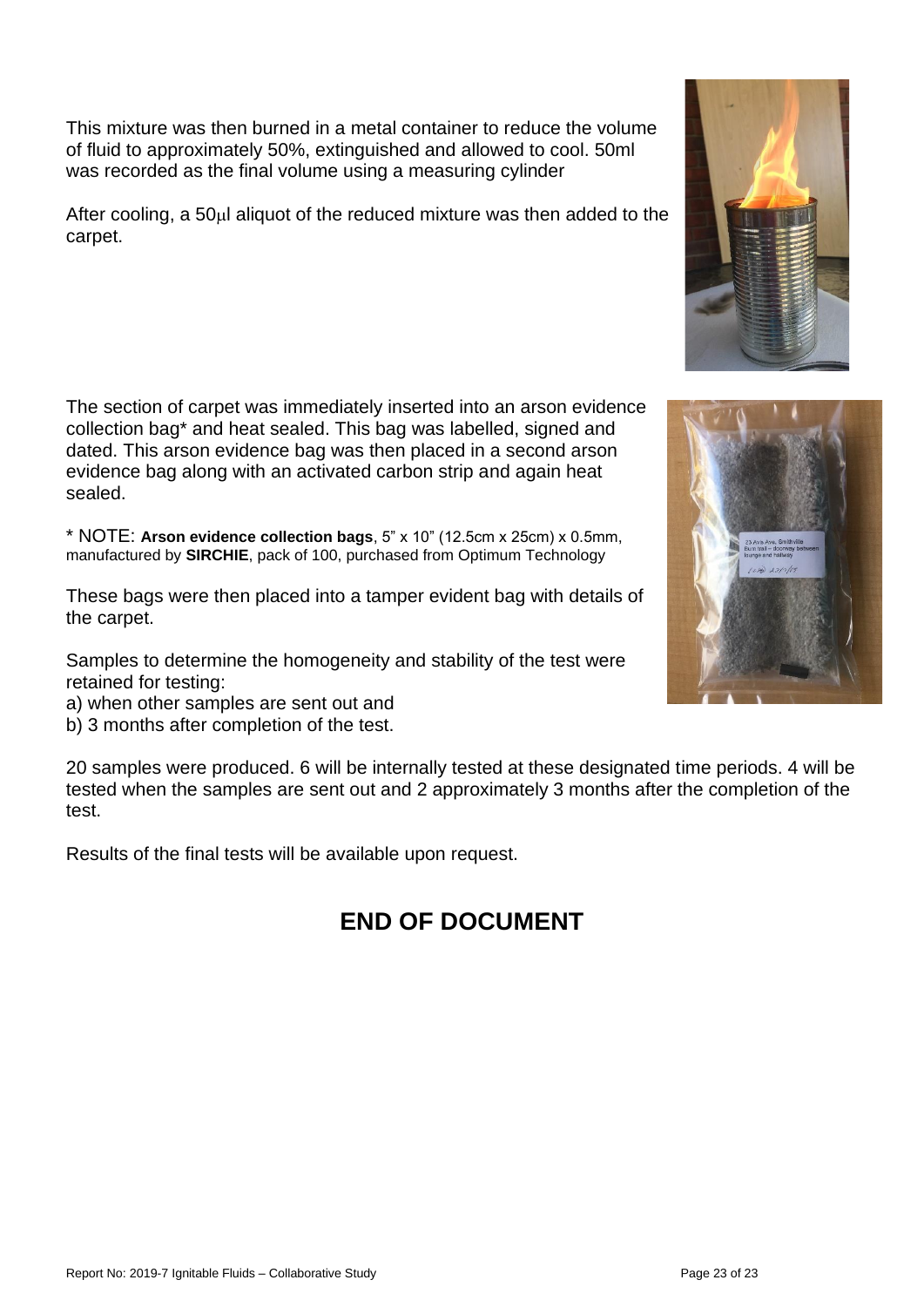## <span id="page-23-0"></span>**Ignitable Fluid – Collaborative Study 2019-7 Feedback**

Forensic Foundations prides itself in providing flexible fit-for-purpose forensic programs. This Challenge Test was the second developed by Forensic Foundations and thus the second undertaken by forensic laboratories. The manufacture, distribution and assessment and reporting of this test has provided, and will provide the basis for continuous improvement for both Forensic Foundations and the forensic laboratories. To this end we would appreciate your comments to assist us to improve the tests.

Please tick the appropriate box and make any relevant comments.

|                                                              | Strongly<br>Agree | gree         | Disagree | Strongly<br>Disagree | ⋚            |
|--------------------------------------------------------------|-------------------|--------------|----------|----------------------|--------------|
| 1. The test was too basic<br>for our facility                |                   |              | П        | $\Box$               |              |
|                                                              |                   |              |          |                      |              |
| 2. The samples supplied<br>were suitable                     | П                 | П            | П        | $\mathbf{L}$         |              |
|                                                              |                   |              |          |                      |              |
| 3. The results required<br>were not outlined<br>sufficiently | П                 | П            | $\Box$   | Ш                    | $\mathsf{L}$ |
|                                                              |                   |              |          |                      |              |
| 4. The final report provided<br>suitable detail              | $\Box$            | $\Box$       | $\Box$   | $\Box$               | $\mathbf{L}$ |
|                                                              |                   |              |          |                      |              |
| 5. The tests involved<br>should be more<br>challenging       | $\Box$            | $\mathbf{L}$ | $\Box$   | $\mathsf{L}$         |              |
|                                                              |                   |              |          |                      |              |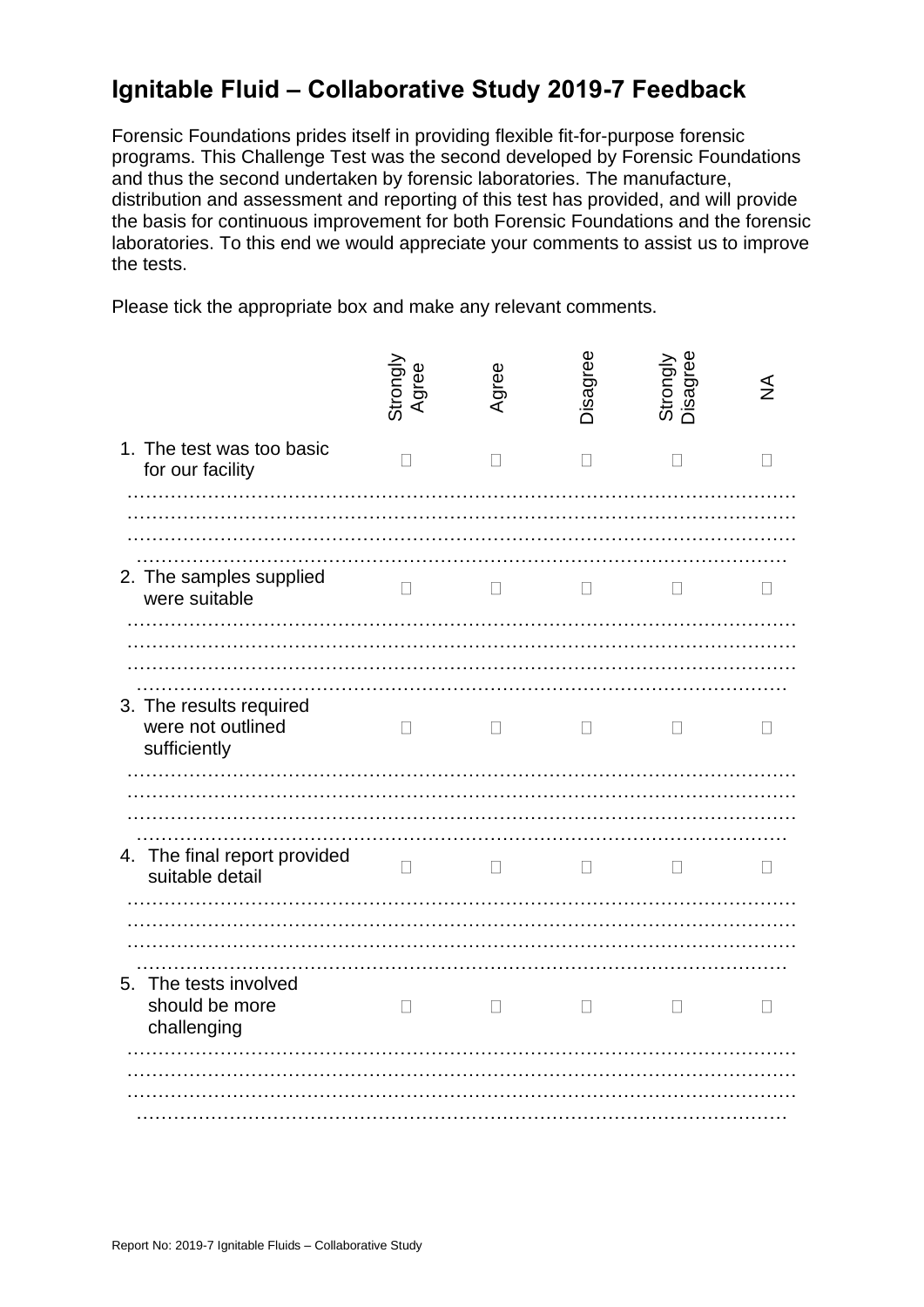Please comment briefly on the following:

6. Are there additional aspects which could be included in the test?  $1.1.1.1$ 7. Any additional comments . . . . . . 8, Facility (optional) . . . . . . 9. Would you like us to contact you to discuss your feedback?